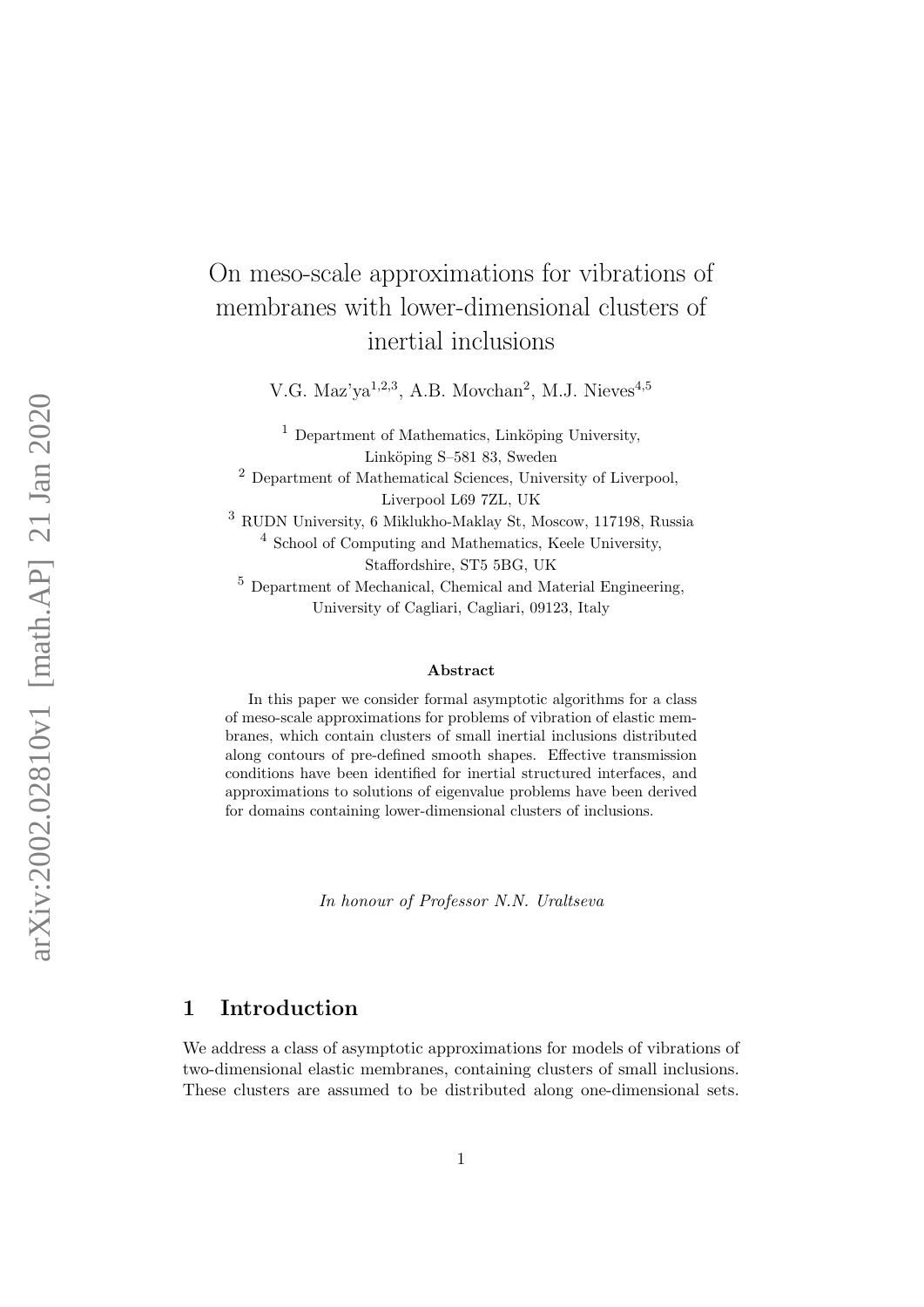The approach is based on the method of meso-scale asymptotic approximations [\[1](#page-17-0)[–4\]](#page-18-0), and the inertia of inclusions has been taken into account. The method of meso-scale asymptotic approximations was first introduced in [\[1\]](#page-17-0) for asymptotic problems in domains with large clusters of small inclusions, and it provides an efficient alternative to homogenisation approximations (see, for example, [\[5\]](#page-18-1)), especially for the cases where clusters are inhomogeneous, non-periodic, and where the size of inclusions is in the meso-scale range compared to the distance between the inclusions. The asymptotic approximations obtained in [\[1\]](#page-17-0) involve a linear combination of solutions to certain model problems whose coefficients satisfy a linear algebraic system. The solvability of this system was proved under weak geometrical assumptions, and both uniform and energy estimates for the remainder term were derived.

Meso-scale approximations for eigenvalue problems in domains with clusters of many inclusions were analysed in [\[6\]](#page-18-2). Fundamental ideas of the method of compound asymptotic expansions [\[7\]](#page-18-3) in domains with singularly perturbed boundaries were used.

Although problems of wave scattering in the low frequency regime in solids with many inclusions can be addressed by the method of homogenisation, important features linked to the wave scattering from individual inclusions may require the use of the dynamic Green's functions. In particular, Green's function for the Helmholtz equation in a periodic domain was analysed in [\[8,](#page-18-4) [9\]](#page-18-5). A formal procedure was introduced in [\[10\]](#page-18-6) for isotropic scattering by randomly distributed scatterers separated by a finite distance. Analysis of waves in a plane with semi-infinite arrays of isotropic scatterers is discussed in [\[11\]](#page-18-7). Waves governed by the Helmholtz equation in a doubly periodic array with an elementary cell containing several scatterers were analysed in [\[12\]](#page-18-8), based on the approach of [\[10\]](#page-18-6), [\[11\]](#page-18-7) and asymptotics representing singular perturbation leading-order approximations, similar to simplified cases of  $[2]$ ,  $[6]$  and  $[7]$ . Dispersion of waves analysed in  $[12]$  shows dynamic anisotropy linked to the scatterers within the elementary cell.

For example, when a cluster of N small circular inclusions of radius  $\varepsilon$  is assumed to be placed along a simple smooth closed curve in the plane we can use the method of meso-scale asymptotic approximations for solutions of scattering problems. When an incident wave of a radian frequency  $\omega$  is generated by a remote time-harmonic point source placed at  $y \in \mathbb{R}^2$  the approximation of the total field is constructed in the form

$$
\mathcal{G}(\mathbf{x}, \mathbf{y}, \omega) \sim G(|\mathbf{x} - \mathbf{y}|, \omega) + \sum_{j=1}^N \beta_j(\mathbf{y}) U^{(j)}(\mathbf{x}),
$$

where  $G(|\mathbf{x}-\mathbf{y}|,\omega)$  is Green's function for the Helmholtz equation,  $U^{(j)}$ are special model fields associated with individual small inertial inclusions placed at  $\mathbf{O}^{(j)}$ , and  $\beta_j$  are the coefficients, found by solving an algebraic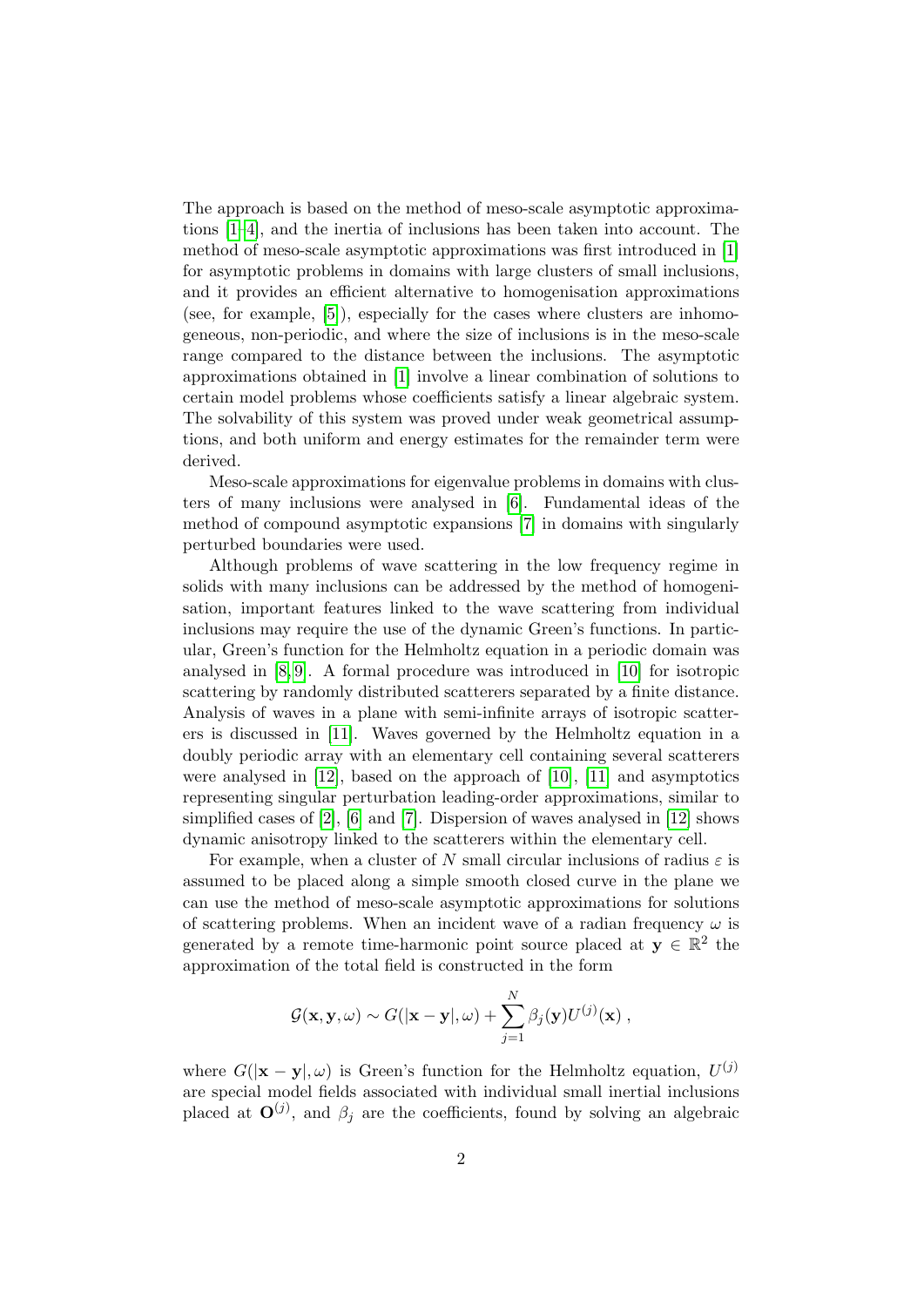

<span id="page-2-0"></span>Figure 1: Cluster of small inclusions placed along a contour. The figure shows the eigenfunction corresponding to the first eigenvalue of the Dirichlet problem for the Laplacian, the eigenvalue is 0.30816. The main region is the disk of radius  $R = 7$  with the centre at the origin. Small circular rigid inclusions of radii  $r = 0.1$  have their centres along the circle of radius 2 with the centre at (1, 0). The computation is produced in COMSOL.

system of equations. The proof of the solvability of this algebraic system is similar to [\[1\]](#page-17-0). Compared to meso-scale two-dimensional clusters, this is a lower–dimensional case where inclusions are distributed along a contour. In addition to the above point-wise asymptotic approximation, the approach discussed here, can also be used to derive an effective transmission problem for the domain containing an inertial structured interface, and its solution provides a homogenisation approximation, which takes into account inertia of small inclusions. In particular, when small inclusions of mass  $m$  form a periodic cluster of the overall mass M distributed over a circle  $\Gamma$  of unit radius, the coefficients  $\beta_j$  can be approximated by

$$
\beta_j(\mathbf{y}) = \mathfrak{G}(\mathbf{O}^{(j)}, \mathbf{y}), \quad 1 \le j \le N,
$$

with the function  $\mathfrak{G}(\mathbf{O}^{(j)}, \mathbf{y})$  being the solution of the transmission problem for the following equation

$$
\mu \Delta_x \mathfrak{G}(\mathbf{x}, \mathbf{y}) + \rho \omega^2 \mathfrak{G}(\mathbf{x}, \mathbf{y}) + \Re(m, M, \omega) \delta(\mathbf{x} - \mathbf{y}) = 0,
$$

where  $\mu$  is the stiffness coefficient,  $\rho$  is the mass density, and  $\mathfrak{R}(m, M, \omega)$  is the coefficient, that depends on the inertial properties of the cluster. While  $\mathfrak{G}(\mathbf{O}^{(j)}, \mathbf{y})$  satisfies the radiation condition at infinity, the transmission conditions across Γ have the form

$$
\left[\mathfrak{G}(\mathbf{x},\mathbf{y})\right]=0\;,\quad \left[\frac{\partial\mathfrak{G}}{\partial r}(\mathbf{x},\mathbf{y})\right]=-\frac{M}{2\pi m}\alpha_\varepsilon\Re(m,M,\omega)\mathfrak{G}(\mathbf{x},\mathbf{y})\;.
$$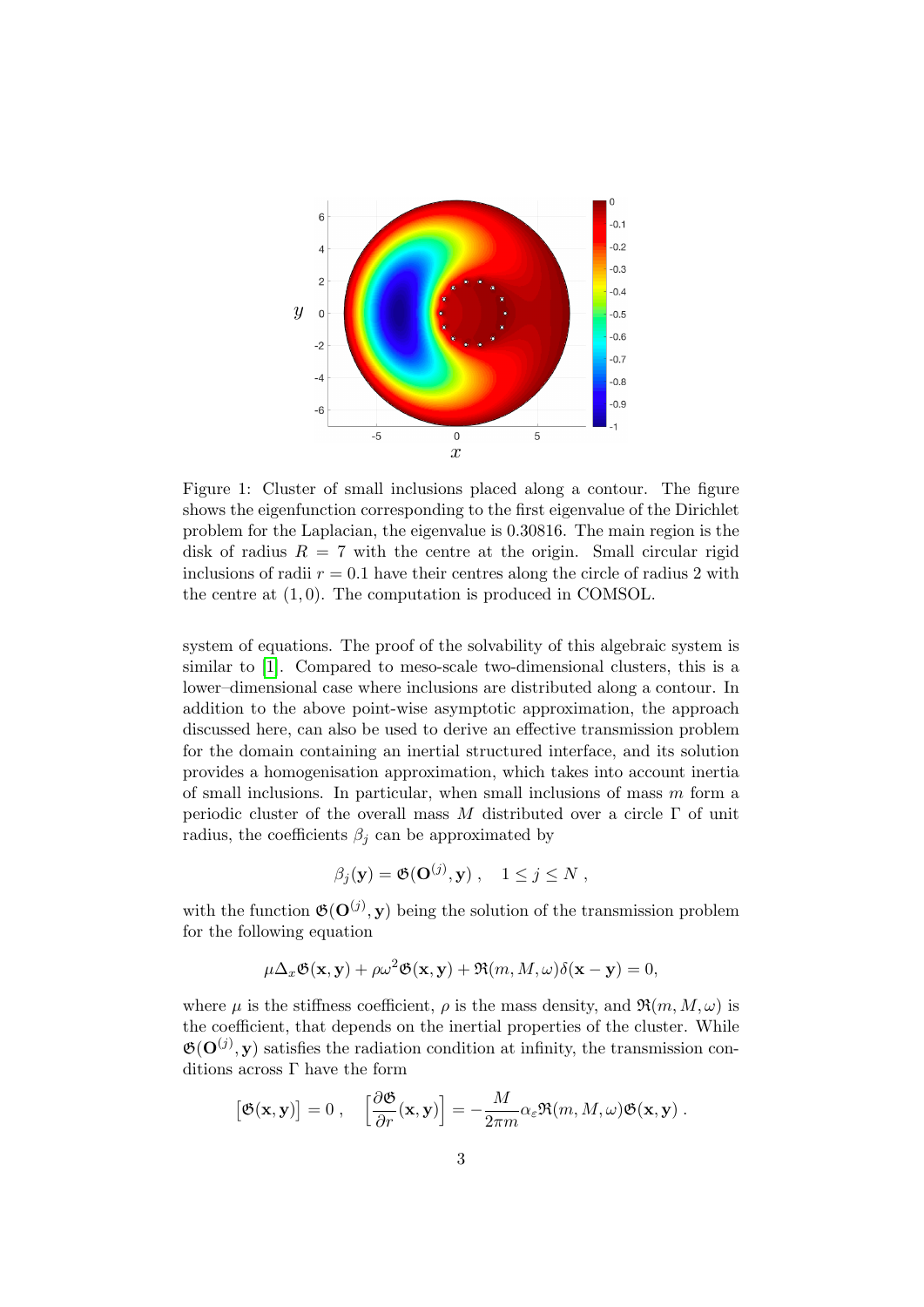Here  $\alpha_{\varepsilon} = -4i\mu/H_0^{(1)}(\sqrt{\rho/\mu}\omega\varepsilon)$ , and  $H_0^{(1)}$  $\int_0^{(1)}$  is the Hankel function of the first kind.

For non-resonance forced problems, we also discuss solutions which can be interpreted as fields associated with the time-harmonic scattering from a lower-dimensional cluster of small inertial inclusions. The incident field is produced by a localised source, associated with a forced motion of one of rigid inclusions within the array, and formally the algorithm requires an asymptotic approximation of the harmonic capacitary potential in the low frequency regime. The approximation corresponds to a non-resonance case.

An example of a cluster of inclusions placed along a curve in a twodimensional elastic membrane is shown in Fig. [1.](#page-2-0) Time-harmonic vibrations are considered here, and the inertia of small inclusions, as well as their size, separation and the size of the cluster represent parameters of the multi-scale asymptotic approximation.

We also analyse asymptotic solutions of an eigenvalue problem for a domain containing a lower-dimensional cluster of small inertial inclusions. Computations, discussed in the text, give a comparison between an analytical asymptotic procedure and a FEM simulation produced in COMSOL Multi-Physics shown in Fig. [1,](#page-2-0) with the analytical logarithmic asymptotic approximation shown in Fig. [2](#page-16-0) and produce a remarkably good result.

The structure of the paper is as follows. In Section [2](#page-3-0) we introduce the asymptotic model of a one-dimensional cluster of many inertial inclusions placed along a closed simple contour, which forms an inertial structured interface. Section [3](#page-9-0) includes analysis of a low-frequency scattering in a finite elastic membrane with a sparse cluster of small movable rigid inclusions. The approximation of the first eigenvalue and the corresponding eigenfunction for a sparse or one-dimensional cluster of inertial inclusions in a finite elastic membrane is discussed in Section [4.](#page-12-0)

# <span id="page-3-0"></span>2 Elastic membrane with a one-dimensional cluster of inclusions

The problem considered concerns the scattering phenomena due to a cluster of N inertial inclusions,  $F_{\varepsilon}^{(j)}$  with masses  $m_j$  and centres  $\mathbf{O}^{(j)}$ ,  $1 \leq j \leq N$ , in a membrane that has density  $\rho$  and shear modulus  $\mu$ . Here  $\varepsilon$  is a small positive parameter, characterising the relative diameter of  $F_{\varepsilon}^{(j)}$ , similar to [\[2\]](#page-17-1). The overall mass of the cluster  $M = \sum_{j=1}^{N} m_j$ , is finite. Here we seek the asymptotic approximation of the solution of the scattering problem for a wave initiated by a point source positioned outside the cluster

<span id="page-3-1"></span>
$$
\mu \Delta \mathcal{G}(\mathbf{x}, \mathbf{y}, \omega) + \rho \omega^2 \mathcal{G}(\mathbf{x}, \mathbf{y}, \omega) + \delta(\mathbf{x} - \mathbf{y}) = 0, \quad \mathbf{x} \in \mathbb{R}^2 \setminus \bigcup_{j=1}^N \overline{F}_{\varepsilon}^{(j)}, \quad (1)
$$

<span id="page-3-2"></span>
$$
\mathcal{G}(\mathbf{x}, \mathbf{y}, \omega) = C_j , \quad \mathbf{x} \in \partial F_{\varepsilon}^{(j)} , \qquad (2)
$$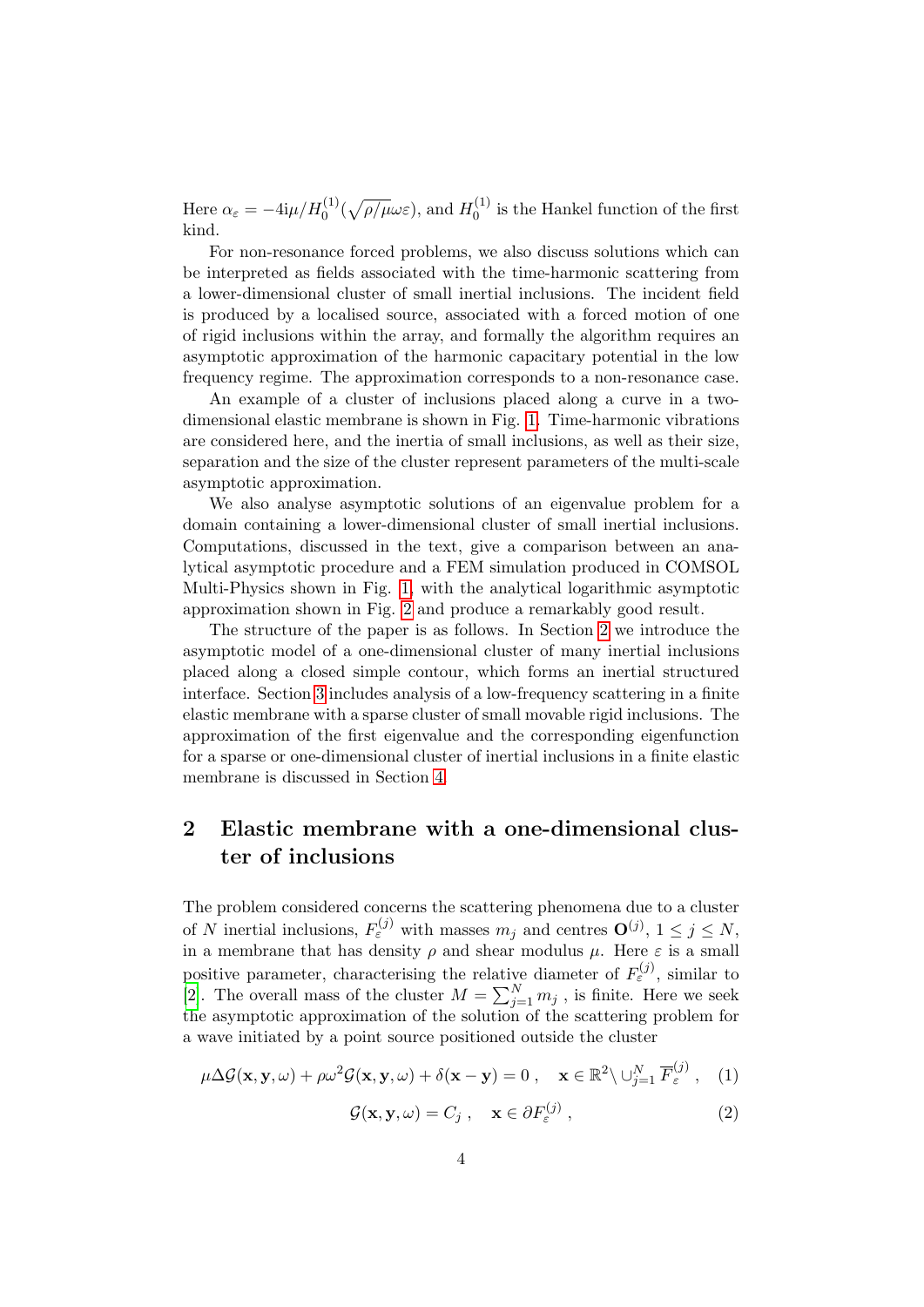$$
\frac{\partial \mathcal{G}}{\partial r_x}(\mathbf{x}, \mathbf{y}, \omega) - ik_0 \mathcal{G}(\mathbf{x}, \mathbf{y}, \omega) = O\left(\frac{1}{r_x^{3/2}}\right), \quad \text{as} \quad r_x \to \infty ,
$$
 (3)

where the position of the point force is given by  $\mathbf{y} \in \mathbb{R}^2 \setminus \cup_{j=1}^N \overline{F}_{\varepsilon}^{(j)}$  $\epsilon^{(U)}$ , with **y** being separated by a finite distance from the cluster itself,  $r_x = |\mathbf{x}|$  and  $C_j$  are constants that are determined in what follows. Here,  $\omega$  and  $k_0 = \sqrt{\rho \omega^2/\mu}$ denote the radian frequency and wavenumber, respectively, of waves in the medium. In addition, as each mass vibrates in the membrane, the linear momentum balance for the mass is taken into account, imposing an additional condition in the form

<span id="page-4-0"></span>
$$
-m_j\omega^2C_j = \mu \int_{\partial F_{\varepsilon}^{(j)}} \frac{\partial \mathcal{G}}{\partial n}(\mathbf{x}, \mathbf{y}, \omega) ds_{\mathbf{x}} , \qquad (4)
$$

for  $1 \leq j \leq N$ , and **n** being the unit outward normal with respect to  $F_{\varepsilon}^{(j)}$ . This problem can be interpreted as that of the time-harmonic scattering of a wave produced by a point source in the presence of a cluster of small inertial inclusions positioned along a a simple smooth curve in a plane.

### 2.1 Model problems

We use the algorithm of the method of meso-scale asymptotic approximations [\[2\]](#page-17-1) to formally construct an asymptotic approximation of the field  $\mathcal{G}(\mathbf{x}, \mathbf{y}, \omega)$ . The procedure requires several model problems.

#### 2.1.1 Dynamic Green's function

By G we denote the dynamic Green's function for the infinite membrane, that satisfies the equation

<span id="page-4-1"></span>
$$
\mu \Delta G(|\mathbf{x} - \mathbf{y}|, \omega) + \rho \omega^2 G(|\mathbf{x} - \mathbf{y}|, \omega) + \delta(\mathbf{x} - \mathbf{y}) = 0, \qquad \mathbf{x}, \mathbf{y} \in \mathbb{R}^2, \quad (5)
$$

and the outgoing wave solution has the representation

$$
G(|\mathbf{x} - \mathbf{y}|, \omega) = \frac{\mathrm{i}}{4\mu} H_0^{(1)}(k_0|\mathbf{x} - \mathbf{y}|), \qquad (6)
$$

where  $k_0 = \sqrt{\rho \omega^2 / \mu}$ , and  $H_0^{(1)}$  $_{0}^{(1)}$  is the Hankel function of the first kind. In particular,

$$
G(|\mathbf{x}-\mathbf{y}|,\omega) \sim -\frac{1}{2\pi\mu}\log(k_0|\mathbf{x}-\mathbf{y}|),
$$

as  $k_0|\mathbf{x}-\mathbf{y}|\to 0$ .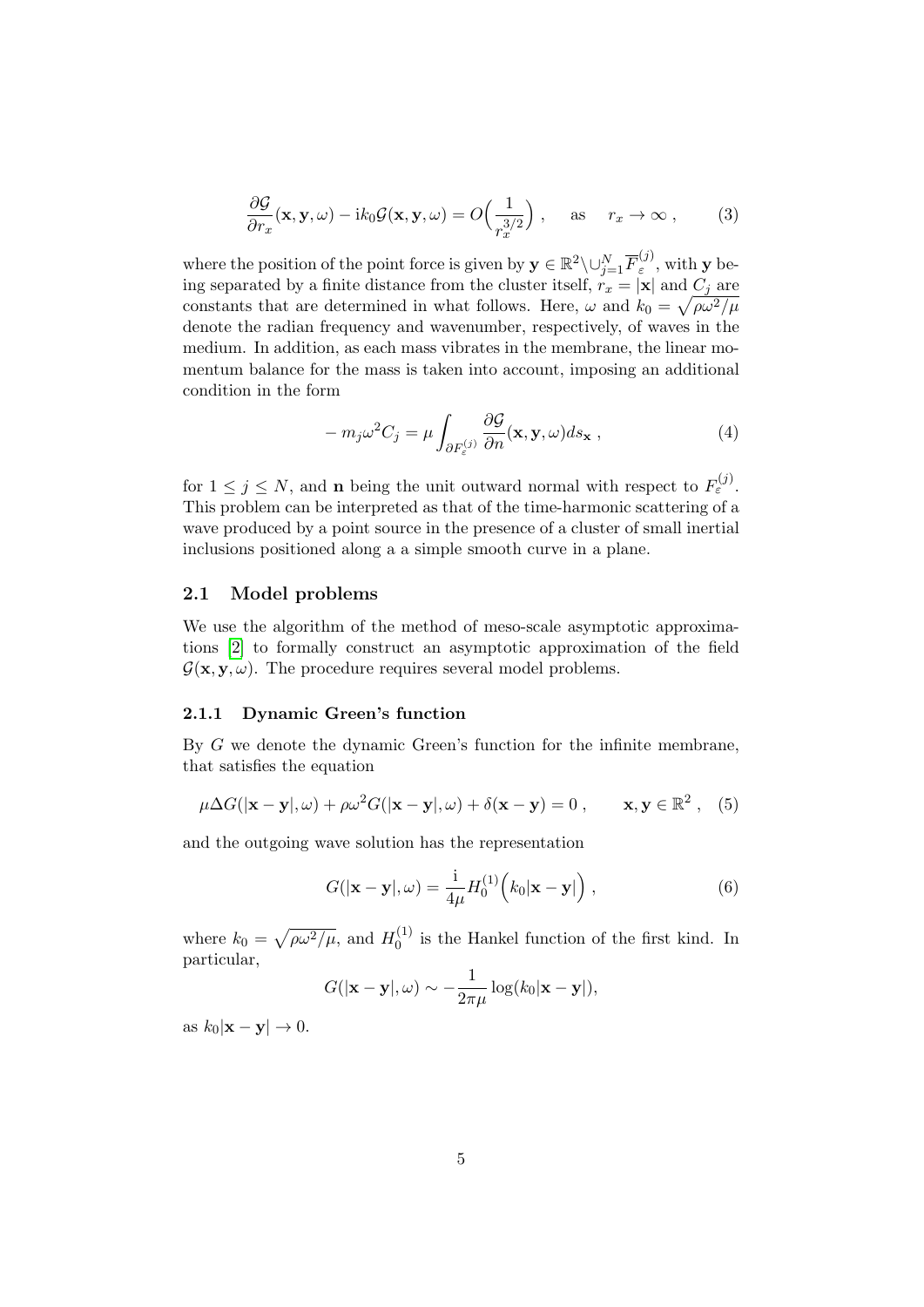### 2.1.2 Dirichlet problem for the Helmholtz equation in the exterior of a finite inclusion

To allow for the correction of discrepancies on interior boundaries we introduce the problem

<span id="page-5-1"></span>
$$
\mu \Delta U^{(j)}(\mathbf{x}) + \rho \omega^2 U^{(j)}(\mathbf{x}) = 0 , \quad \mathbf{x} \in \mathbb{R}^2 \backslash \overline{F}_{\varepsilon}^{(j)} , \tag{7}
$$

<span id="page-5-2"></span>
$$
U^{(j)}(\mathbf{x}) = 1 \,, \quad \mathbf{x} \in \partial F_{\varepsilon}^{(j)} \,, \tag{8}
$$

where the  $U^{(j)}$  also satisfies the radiation condition at infinity:

$$
\frac{\partial U^{(j)}}{\partial r}(\mathbf{x}) - ik_0 U^{(j)}(\mathbf{x}) = O(\frac{1}{r^{3/2}}), \quad \text{as} \quad r \to \infty.
$$
 (9)

### 2.2 Meso-scale approximation - formal asymptotics

The leading order approximation for the solution of  $(1)–(4)$  $(1)–(4)$  is sought in the form

<span id="page-5-0"></span>
$$
\mathcal{G}(\mathbf{x}, \mathbf{y}, \omega) \sim G(|\mathbf{x} - \mathbf{y}|, \omega) + \sum_{j=1}^{N} \beta_j(\mathbf{y}) U^{(j)}(\mathbf{x}), \qquad (10)
$$

where the coefficients  $\beta_j$  are to be determined.

### 2.2.1 The algebraic system

It follows from the boundary conditions [\(2\)](#page-3-2) that to leading order we have

<span id="page-5-4"></span>
$$
C_k = G(|\mathbf{O}^{(k)} - \mathbf{y}|, \omega) + \beta_k(\mathbf{y}) + \sum_{\substack{j \neq k \\ 1 \leq j \leq N}} \beta_j(\mathbf{y}) U^{(j)}(\mathbf{O}^{(k)}) , \quad \mathbf{x} \in \partial F_{\varepsilon}^{(k)} , \tag{11}
$$

with  $1 \leq k \leq N$ . Using the "equations of motions" [\(4\)](#page-4-0) for individual inclusions together with [\(10\)](#page-5-0), we deduce that the constants  $C_k$ ,  $1 \leq k \leq N$ , also satisfy the relations

<span id="page-5-3"></span>
$$
-\frac{m_k \omega^2}{\mu} C_k = \int_{\partial F_{\varepsilon}^{(k)}} \frac{\partial \mathcal{G}(\mathbf{x}, \mathbf{y}, \omega)}{\partial n} ds_x
$$

$$
= \int_{\partial F_{\varepsilon}^{(k)}} \frac{\partial G(|\mathbf{x} - \mathbf{y}|, \omega)}{\partial n} ds_x + \beta_k(\mathbf{y}) \int_{\partial F_{\varepsilon}^{(k)}} \frac{\partial U^{(k)}(\mathbf{x})}{\partial n} ds_x
$$

$$
+ \sum_{\substack{j \neq k \\ 1 \le j \le N}} \beta_j(\mathbf{y}) \int_{\partial F_{\varepsilon}^{(k)}} \frac{\partial U^{(j)}(\mathbf{x})}{\partial n} ds_x, \tag{12}
$$

where **n** stands for the unit outward normal on  $\partial F_{\varepsilon}^{(j)}$ . Taking into account  $(5), (7), (8),$  $(5), (7), (8),$  $(5), (7), (8),$  $(5), (7), (8),$  $(5), (7), (8),$  $(5), (7), (8),$  and when  $j \neq k$ , using the integration by parts one can represent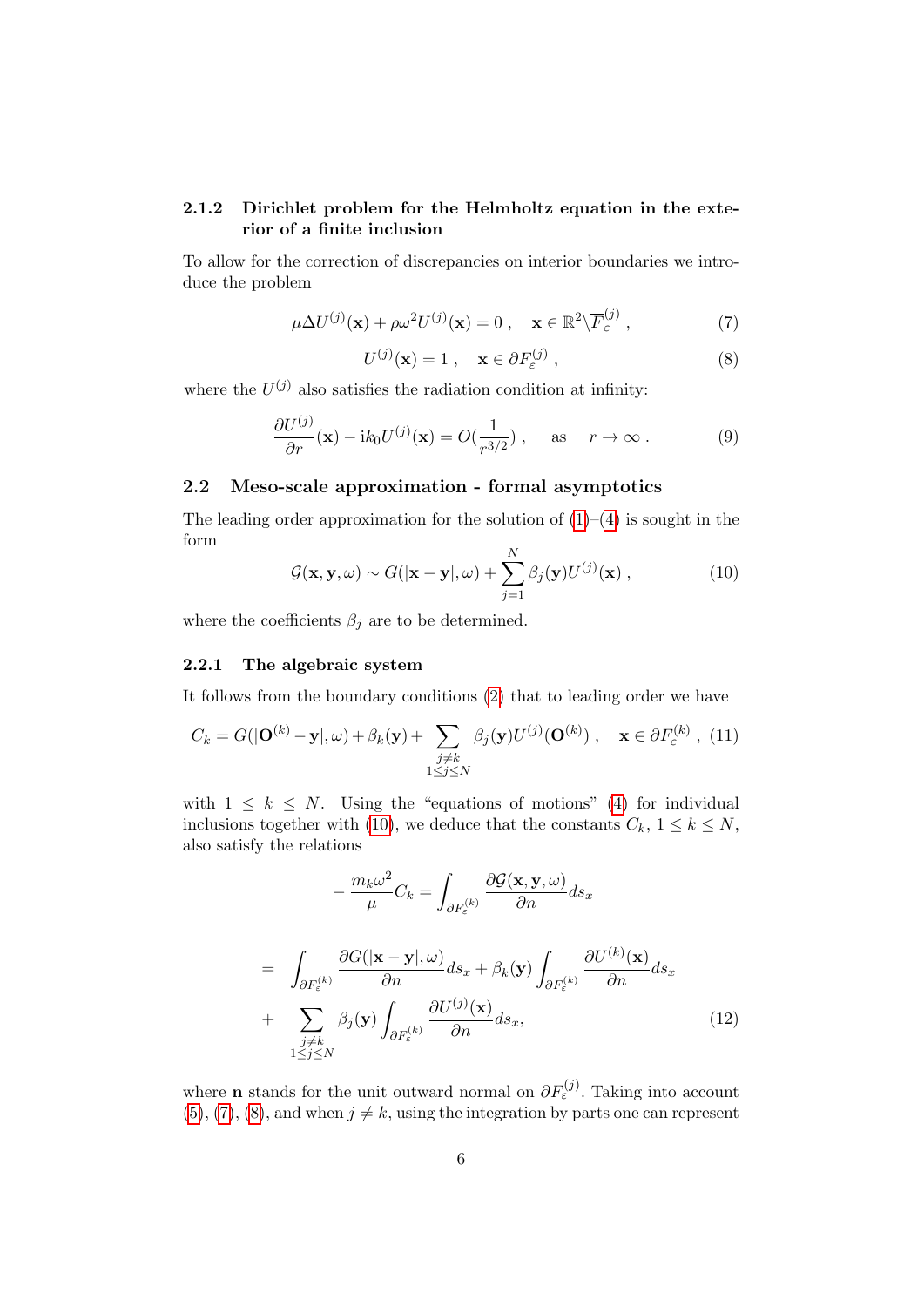the boundary integrals in [\(12\)](#page-5-3) via the integrals over  $F_{\varepsilon}^{(j)}$ , and hence the representation [\(12\)](#page-5-3) takes the form

<span id="page-6-0"></span>
$$
m_k \omega^2 C_k = -\mu \beta_k(\mathbf{y}) \int_{\partial F_{\varepsilon}^{(k)}} \frac{\partial U^{(k)}(\mathbf{x})}{\partial n} ds_x
$$
  
+  $\rho \omega^2 \int_{F_{\varepsilon}^{(k)}} \left\{ G(|\mathbf{x} - \mathbf{y}|, \omega) + \sum_{\substack{j \neq k \\ 1 \le j \le N}} \beta_j(\mathbf{y}) U^{(j)}(\mathbf{x}) \right\} d\mathbf{x}.$  (13)

Combining [\(11\)](#page-5-4) and [\(13\)](#page-6-0), we derive the algebraic system of equations for the coefficients  $\beta_j$ ,  $1 \leq j \leq N$ , in the asymptotic approximation [\(10\)](#page-5-0)

<span id="page-6-1"></span>
$$
m_k \omega^2 G(|\mathbf{O}^{(k)} - \mathbf{y}|, \omega) - \rho \omega^2 \int_{F_{\varepsilon}^{(k)}} G(|\mathbf{x} - \mathbf{y}|, \omega) d\mathbf{x}
$$
  
+  $\beta_k(\mathbf{y}) \Big\{ m_k \omega^2 + \mu \int_{\partial F_{\varepsilon}^{(k)}} \frac{\partial U^{(k)}(\mathbf{x})}{\partial n} d s_x \Big\}$  (14)  
+ $m_k \omega^2 \sum_{\substack{j \neq k \\ 1 \le j \le N}} \beta_j(\mathbf{y}) \{ U^{(j)}(\mathbf{O}^{(k)}) - \frac{\rho}{m_k} \int_{F_{\varepsilon}^{(k)}} U^{(j)}(\mathbf{x}) d \mathbf{x} \} = 0.$ 

The justification of solvability of the above algebraic system for the coefficients  $\beta_j$  is similar to [\[1\]](#page-17-0), and we do not discuss it here.

In particular, when inclusions  $F_{\varepsilon}^{(j)}$  are circular with radii  $\varepsilon r^{(j)}$  and centres  $\mathbf{O}^{(j)}$ , where  $\varepsilon$  is a small non-dimensional parameter, we have

$$
U^{(j)}(\mathbf{x}) = \alpha_{\varepsilon}^{(j)} G(|\mathbf{x} - \mathbf{O}^{(j)}|, \omega) , \qquad (15)
$$

where

$$
\alpha_{\varepsilon}^{(j)} = -\frac{4i\mu}{H_0^{(1)}\left(k_0\varepsilon r^{(j)}\right)}.
$$

In this case, the algebraic system [\(14\)](#page-6-1) for the coefficients  $\beta_j, \ 1 \leq j \leq N$ becomes

<span id="page-6-2"></span>
$$
m_k G(|\mathbf{O}^{(k)} - \mathbf{y}|, \omega) - \rho \int_{F_{\varepsilon}^{(k)}} G(|\mathbf{x} - \mathbf{y}|, \omega) d\mathbf{x}
$$
  
+  $\beta_k \left( m_k + \frac{2\pi \mu \varepsilon r^{(k)} \alpha_{\varepsilon}^{(k)}}{\omega^2} \frac{\partial G(r, \omega)}{\partial r} \Big|_{r = \varepsilon r^{(k)}} \right)$   
+  $\sum_{\substack{j \neq k \\ 1 \leq j \leq N}} \beta_j \alpha_{\varepsilon}^{(j)} \left\{ m_k G(|\mathbf{O}^{(k)} - \mathbf{O}^{(j)}|, \omega) \right\}$   
-  $\rho \int_{F_{\varepsilon}^{(k)}} G(|\mathbf{x} - \mathbf{O}^{(j)}|, \omega) d\mathbf{x} \right\} = 0.$  (16)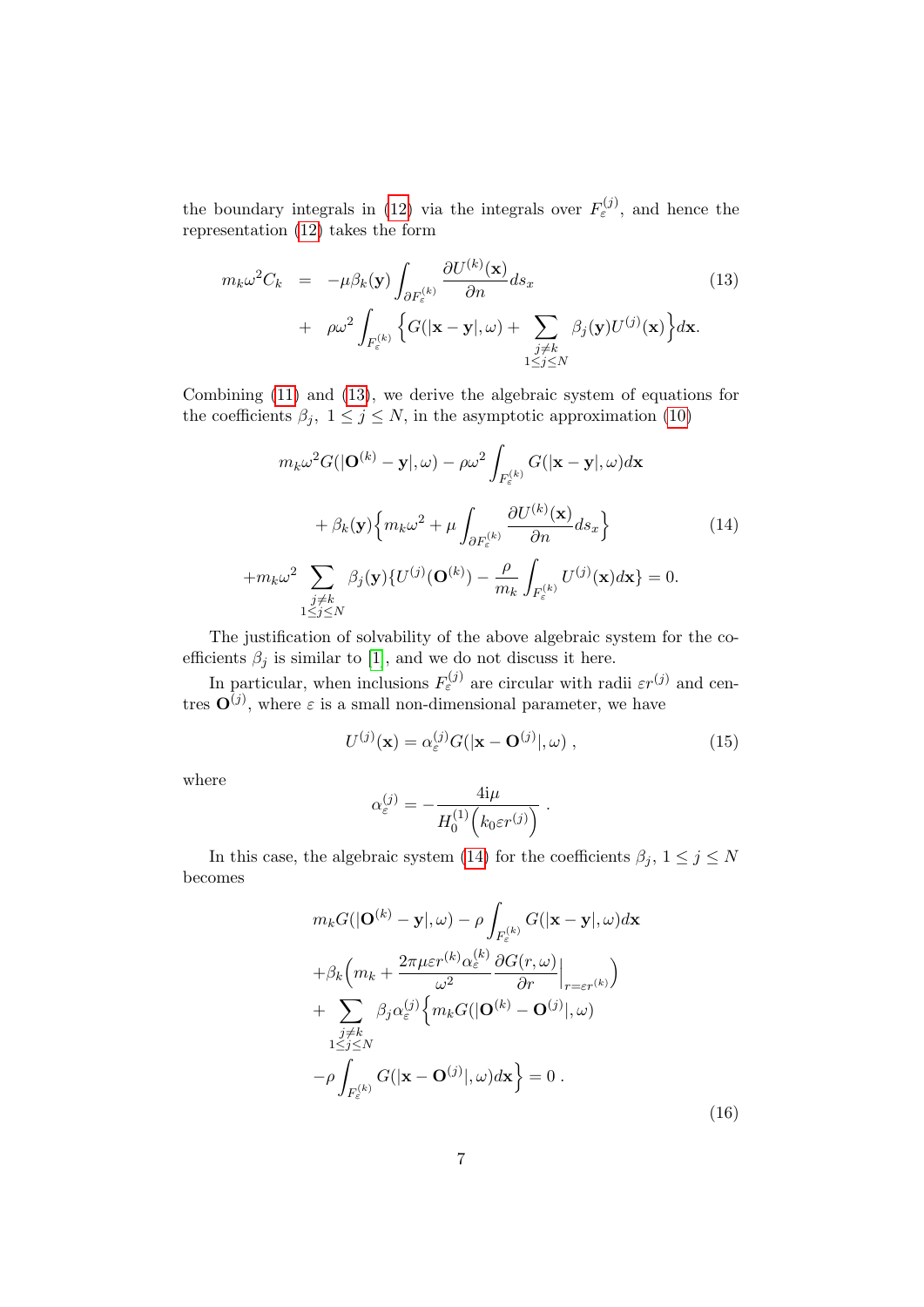### 2.3 Scattering by a cluster of identical inclusions placed along a circular contour

Here, we assume that the circular inclusions  $F_{\varepsilon}^{(j)}$  have the same radii  $\varepsilon$ and mass  $m$  and that their centres are uniformly distributed along the unit circular contour  $\Gamma_1 = {\mathbf{x} : |\mathbf{x}| = 1}.$  Also, let  $d = 2\pi/N$ , and assume that  $\varepsilon$  < Const  $d^{3/2}$ . We analyse the case when  $N \to \infty$ , while  $M = mN$  is fixed, and obtain a problem concerning a membrane with an inertial ring.

When the inclusions  $F_{\varepsilon}^{(k)}$ ,  $1 \leq k \leq N$ , are all circular, some of the integrals appearing in [\(16\)](#page-6-2) can be evaluated explicitly. In particular, when y is separated by a finite distance from the cluster of the inclusions, using the Graf's addition theorem and expanding the Hankel function in a series we have:

$$
H_0^{(1)}(k_0|\mathbf{x}-\mathbf{y}|) = \sum_{\nu=-\infty}^{\infty} H_{\nu}^{(1)}(k_0|\mathbf{y}-\mathbf{O}^{(k)}|)J_{\nu}(k_0|\mathbf{x}-\mathbf{O}^{(k)}|)e^{i\nu(\pi-\theta_k+\theta_{k,\mathbf{y}})}.
$$

where  $\theta_k$  is the polar angle of **x** measured with respect to  $\mathbf{O}^{(k)}$  and  $\theta_{k,y}$  is the polar angle of  $\mathbf{O}^{(k)}$  measured with respect to **v**. Hence, as  $\varepsilon \to 0$ ,

$$
\int_{F_{\varepsilon}^{(k)}} G(|\mathbf{x}-\mathbf{y}|, \omega) ds_{\mathbf{x}} = \pi \varepsilon^2 G(|\mathbf{O}^{(k)} - \mathbf{y}|, \omega) + O(\varepsilon^3) = O(\varepsilon^2),
$$

and for  $j \neq k$ , it is derived that

$$
\int_{F_{\varepsilon}^{(k)}} G(|\mathbf{x} - \mathbf{O}^{(j)}|, \omega) ds_{\mathbf{x}} = \pi \varepsilon^2 G(|\mathbf{O}^{(k)} - \mathbf{O}^{(j)}|, \omega)
$$

$$
+ O(\varepsilon^3/d) = O(\varepsilon^2 |\log d|).
$$

We also note that

$$
2\pi\varepsilon\mu r^{(k)}\frac{\partial G}{\partial r}(r,\omega)\Big|_{r=\varepsilon r^{(k)}}=-1+O(\varepsilon^2|\log\varepsilon|).
$$

For the cluster of identical inclusions, the system [\(16\)](#page-6-2), to leading order, becomes

<span id="page-7-0"></span>
$$
mG(|\mathbf{O}^{(k)} - \mathbf{y}|, \omega) + \beta_k(\mathbf{y}) \left( m - \frac{\alpha_{\varepsilon}}{\omega^2} \right)
$$
  
+
$$
m\alpha_{\varepsilon} \sum_{\substack{j \neq k \\ 1 \leq j \leq N}} \beta_j(\mathbf{y}) G(|\mathbf{O}^{(k)} - \mathbf{O}^{(j)}|) = 0,
$$
 (17)

where  $1 \leq k \leq N$ , and

$$
\alpha_{\varepsilon} = -\frac{4i\mu}{H_0^{(1)}\left(k_0\varepsilon\right)}.
$$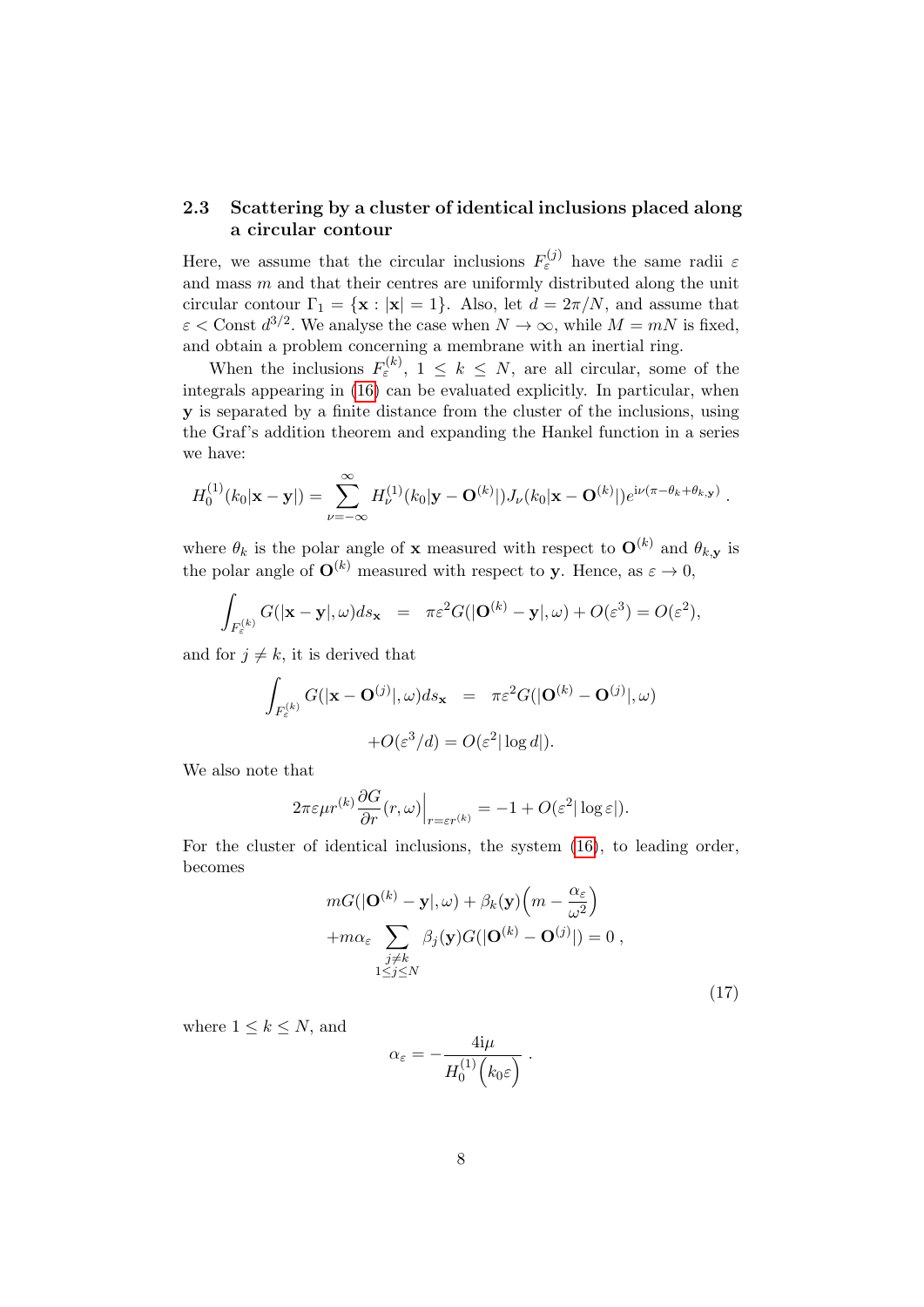### 2.4 Derivation of the transmission conditions for  $\mathfrak G$  in the auxiliary problem

Assume that positions of the centres of inclusions  $F_{\varepsilon}^{(j)}$  are

$$
\mathbf{O}^{(j)} = (\cos(2\pi(j-1)/N), \sin(2\pi(j-1)/N))^{\mathrm{T}}, \qquad 1 \le j \le N,
$$

and let  $\mathfrak{G}(x, y)$  be a function such that

<span id="page-8-4"></span>
$$
\beta_j(\mathbf{y}) = \mathfrak{G}(\mathbf{O}^{(j)}, \mathbf{y}), \quad 1 \le j \le N.
$$
 (18)

Equations [\(17\)](#page-7-0) can be re-written in the form

<span id="page-8-0"></span>
$$
mG(|\mathbf{O}^{(k)} - \mathbf{y}|, \omega) + \beta_k(\mathbf{y})\left(m - \frac{\alpha_{\varepsilon}}{\omega^2}\right) + \frac{M\alpha_{\varepsilon}}{2\pi} \sum_{\substack{j \neq k \\ 1 \le j \le N}} \beta_j(\mathbf{y})G(|\mathbf{O}^{(k)} - \mathbf{O}^{(j)}|) \frac{2\pi}{N} = 0.
$$
 (19)

By considering the sum in [\(19\)](#page-8-0) as the Riemann sum and taking the limit as  $N \to \infty$ , we arrive at

<span id="page-8-1"></span>
$$
m\omega^2 G(|\mathbf{x} - \mathbf{y}|, \omega) + \mathfrak{G}(\mathbf{x}, \mathbf{y})(m\omega^2 - \alpha_{\varepsilon})
$$
  
+ 
$$
\frac{M\omega^2 \alpha_{\varepsilon}}{2\pi} \int_0^{2\pi} G(|\mathbf{x} - \boldsymbol{\eta}|, \omega) \mathfrak{G}(\boldsymbol{\eta}, \mathbf{y}) d\theta_{\boldsymbol{\eta}} = 0.
$$
 (20)

When this equation is extended to **x** outside  $\Gamma_1$ , one can apply the Laplacian in  $x$ , use  $(5)$  and derive

$$
0 = -m\omega^2 \left(\frac{\rho\omega^2}{\mu}G(|\mathbf{x} - \mathbf{y}|, \omega) + \frac{1}{\mu}\delta(\mathbf{x} - \mathbf{y})\right) + (m\omega^2 - \alpha_{\varepsilon})\Delta_x \mathfrak{G}(\mathbf{x}, \mathbf{y})
$$

$$
- \frac{M\omega^4 \alpha_{\varepsilon} \rho}{2\pi\mu} \int_{\Gamma_1} G(|\mathbf{x} - \mathbf{\eta}|, \omega) \mathfrak{G}(\mathbf{\eta}, \mathbf{y}) d\theta_{\mathbf{\eta}}.
$$
(21)

Furthermore, using [\(20\)](#page-8-1) and [\(21\)](#page-8-2) we obtain the equation for  $\mathfrak{G}(x, y)$  in the form

<span id="page-8-3"></span><span id="page-8-2"></span>
$$
\mu \Delta_x \mathfrak{G}(\mathbf{x}, \mathbf{y}) + \rho \omega^2 \mathfrak{G}(\mathbf{x}, \mathbf{y}) + \frac{m \omega^2}{\alpha_{\varepsilon} - m \omega^2} \delta(\mathbf{x} - \mathbf{y}) = 0.
$$
 (22)

We note that  $|\alpha_{\varepsilon}| = O(|\log \varepsilon|^{-1}),$  with m being of order  $O(d)$ , and the radian frequency  $\omega^2$  serving as an additional control parameter.

In addition, we take the normal derivative in [\(20\)](#page-8-1) and use the following relations when  $\mathbf{x} \in \Gamma_1$ 

$$
\lim_{\xi \to \Gamma_1^{\pm}} \int_{\Gamma_1} \frac{\partial G}{\partial r}(|\xi - \eta|, \omega) \mathfrak{G}(\eta, \mathbf{y}) ds_{\eta} = \mp \frac{1}{2} \mathfrak{G}(\mathbf{x}, \mathbf{y}) + \int_{\Gamma_1} \frac{\partial G}{\partial r}(|\mathbf{x} - \eta|, \omega) \mathfrak{G}(\eta, \mathbf{y}) ds_{\eta},
$$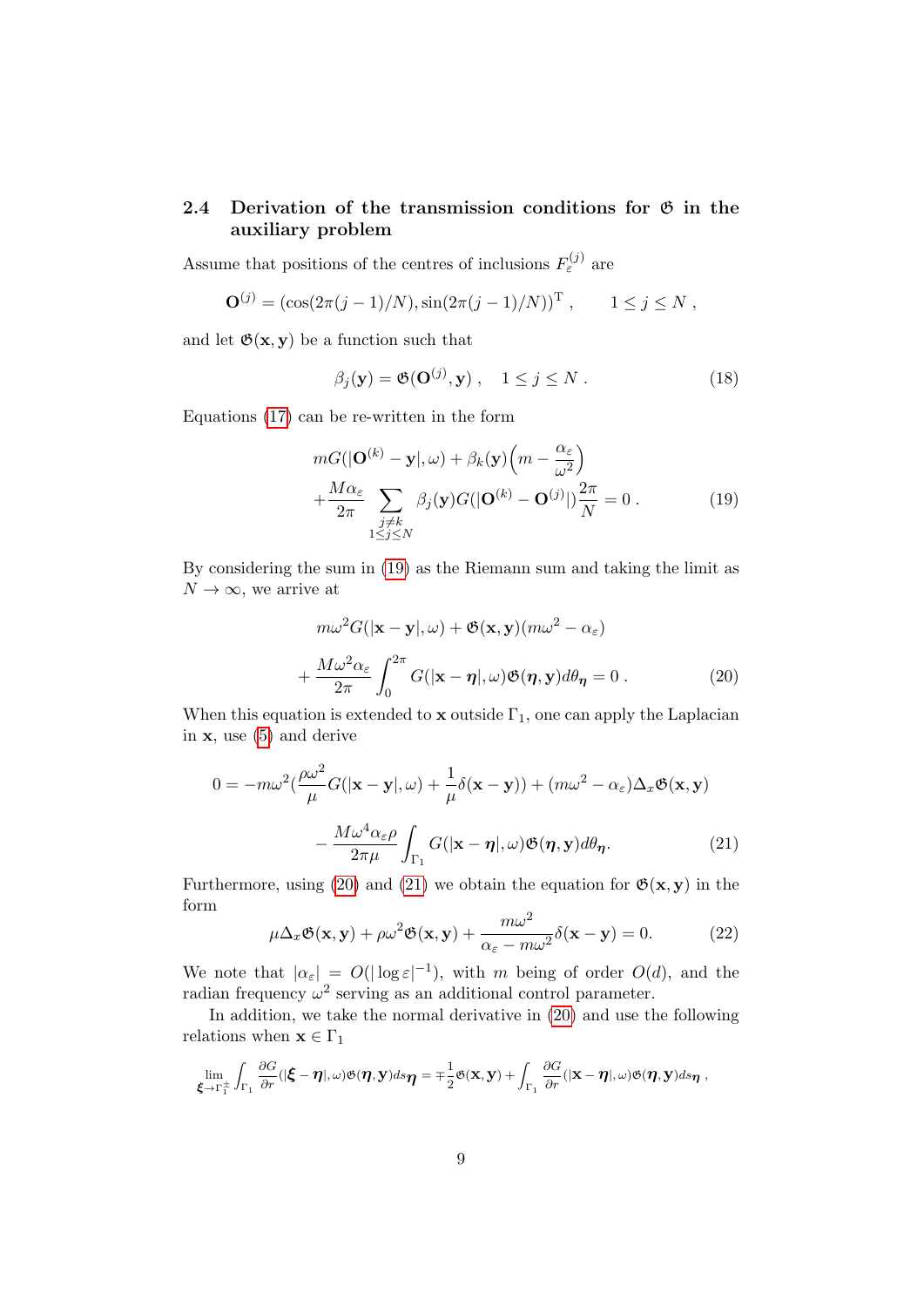(see [\[13\]](#page-18-9)), and obtain the transmission condition across  $\Gamma_1$ 

<span id="page-9-1"></span>
$$
\left[\mathfrak{G}(\mathbf{x}, \mathbf{y})\right] = 0 \;, \quad \left[\frac{\partial \mathfrak{G}}{\partial r}(\mathbf{x}, \mathbf{y})\right] = \frac{M\omega^2 \alpha_{\varepsilon}}{2\pi (m\omega^2 - \alpha_{\varepsilon})} \mathfrak{G}(\mathbf{x}, \mathbf{y}) \;, \tag{23}
$$

with  $[\mathfrak{G}(x,y)]$  denoting the jump of  $\mathfrak{G}(x,y)$  across  $\Gamma_1$ , while the point y is separated by a finite distance from  $\Gamma_1$ :

$$
[\mathfrak{G}(\mathbf{x}, \mathbf{y})] = \mathfrak{G}(\mathbf{x}, \mathbf{y})\Big|_{\mathbf{x} \in \Gamma_1^+} - \mathfrak{G}(\mathbf{x}, \mathbf{y})\Big|_{\mathbf{x} \in \Gamma_1^-}.
$$

Thus, the function  $\mathfrak{G}(x, y)$  can be defined as a solution of [\(22\)](#page-8-3), [\(23\)](#page-9-1), subject to the radiation condition at infinity. This provides an alternative homogeni-sation approximation [\(18\)](#page-8-4) for the coefficients  $\beta_i$  in [\(10\)](#page-5-0), which takes into account the inertial transmission conditions across the structured interface formed by a cluster of small inclusions.

# <span id="page-9-0"></span>3 Low-frequency scattering in a finite elastic membrane with a sparse cluster of small movable rigid inclusions

Consider a finite elastic membrane  $\Omega \subset \mathbb{R}^2$ , together with a finite sparse cluster of small rigid inclusions  $F_{\varepsilon}^{(j)} \subset \Omega, j = 1, \ldots, N$ , of zero mass density, containing interior points  $\mathbf{O}^{(j)}$ . It is assumed that the small inclusions  $F_{\varepsilon}^{(j)}, j = 1, \ldots, N$ , are separated by the finite distance from the exterior boundary  $\partial Ω$ . We use the notation

$$
\Omega_N = \Omega \setminus \cup_{j=1}^N \overline{F}^{(j)}_{\varepsilon}.
$$

Given the mass density  $\rho$  and a time-harmonic vibration of small radian frequency  $\omega$ , applied to the inclusion  $F_{\varepsilon}^{(1)}$ , the amplitude of the out-of-plane displacement satisfies the problem:

<span id="page-9-2"></span>
$$
\mu \Delta u(\mathbf{x}) + \rho \omega^2 u(\mathbf{x}) = 0, \ \mathbf{x} \in \Omega_N \tag{24}
$$

$$
u(\mathbf{x}) = 1, \ \mathbf{x} \in \partial F_{\varepsilon}^{(1)} \tag{25}
$$

$$
u(\mathbf{x}) = A_j, \ \mathbf{x} \in \partial F_{\varepsilon}^{(j)} \ 1 < j \le N,\tag{26}
$$

$$
u(\mathbf{x}) = 0, \ \mathbf{x} \in \partial \Omega \tag{27}
$$

where

$$
\int_{\partial F_{\varepsilon}^{(j)}} \frac{\partial u}{\partial n} ds = 0, \quad 1 < j \le N. \tag{28}
$$

The constants  $A_i$  are to be determined, and it is assumed that small inclusions  $F_{\varepsilon}^{(j)}$  are separated by a finite distance. We introduce a small nondimensional parameter f, with  $\varepsilon < f$ , in such a way that  $\rho \omega^2 = f \lambda$ . Here,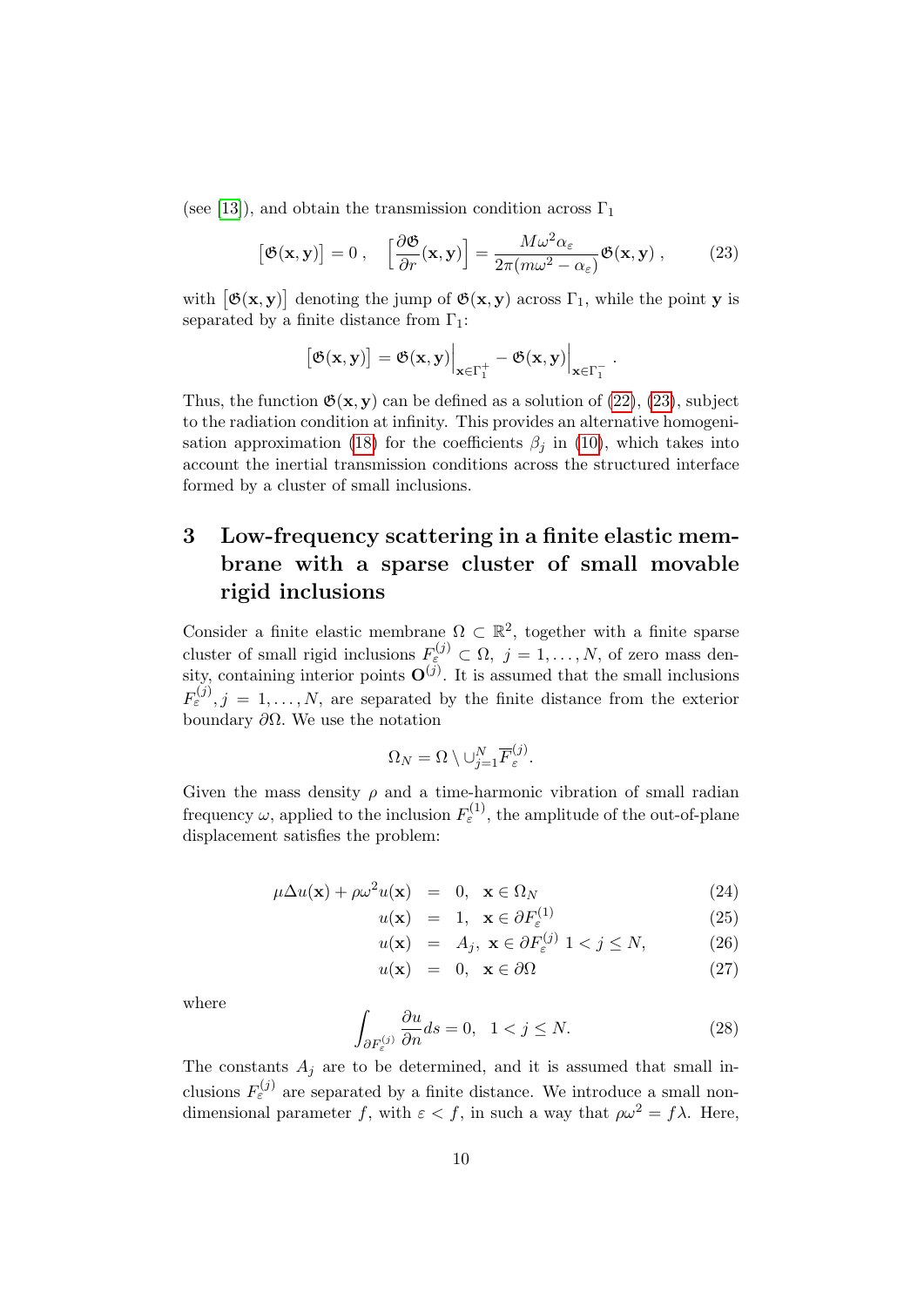we use the normalisation  $\mu = 1$ , and hence the equation [\(24\)](#page-9-2) takes the form

$$
\Delta u(\mathbf{x}) + f\lambda u(\mathbf{x}) = 0, \quad \mathbf{x} \in \Omega_N.
$$
 (29)

Also, the notation  $F^{(j)}$  is used for scaled inclusions, such that  $F^{(j)} = {\mathbf{x}}$ :  $\varepsilon \mathbf{x} + \mathbf{O}^{(j)} \in F_{\varepsilon}^{(j)}$  }.

# 3.1 Green's function and the relative capacitary potential

We use the result of [\[2\]](#page-17-1) and employ the *relative capacitary potential*  $P_{\varepsilon}^{(1)}(\mathbf{x})$ , which satisfies the boundary value problem in  $\Omega \setminus \overline{F}_{\varepsilon}^{(1)}$ ε

$$
\Delta P_{\varepsilon}^{(1)}(\mathbf{x}) = 0, \ \ \mathbf{x} \in \Omega \setminus \overline{F}_{\varepsilon}^{(1)}, \tag{30}
$$

$$
P_{\varepsilon}^{(1)}(\mathbf{x}) = 1, \ \mathbf{x} \in \partial F_{\varepsilon}^{(1)}, \tag{31}
$$

$$
P_{\varepsilon}^{(1)}(\mathbf{x}) = 0, \ \mathbf{x} \in \partial \Omega.
$$
 (32)

The notations  $G(\mathbf{x}, \mathbf{y})$  and  $g(\mathbf{x}, \mathbf{y})$  are used for Green's functions in  $\Omega$ and  $\mathbb{R}^2 \setminus \overline{F}^{(1)}$ , respectively. Thus,

$$
\Delta G(\mathbf{x}, \mathbf{y}) + \delta(\mathbf{x} - \mathbf{y}) = 0, \ \mathbf{x}, \mathbf{y} \in \Omega,
$$
\n(33)

$$
G(\mathbf{x}, \mathbf{y}) = 0, \ \mathbf{x} \in \partial \Omega, \ \mathbf{y} \in \Omega,\tag{34}
$$

and

$$
\Delta g(\boldsymbol{\xi}, \boldsymbol{\eta}) + \delta(\boldsymbol{\xi} - \boldsymbol{\eta}) = 0, \ \boldsymbol{\xi}, \boldsymbol{\eta} \in \mathbb{R}^2 \setminus \overline{F}^{(1)}, \tag{35}
$$

$$
g(\boldsymbol{\xi}, \boldsymbol{\eta}) = 0, \ \ \boldsymbol{\xi} \in \partial F^{(1)}, \boldsymbol{\eta} \in \mathbb{R}^2 \setminus \overline{F}^{(1)}, \tag{36}
$$

$$
g(\xi, \eta)
$$
 is bounded as  $|\xi| \to \infty$  and  $\eta \in \mathbb{R}^2 \setminus \overline{F}^{(1)}$ . (37)

According to Lemma 1.4 in [\[2\]](#page-17-1), the relative capacitary potential  $P_{\varepsilon}^{(1)}$  has the asymptotic representation

<span id="page-10-0"></span>
$$
P_{\varepsilon}^{(1)}(\mathbf{x}) = \frac{-G(\mathbf{x}, \mathbf{O}^{(1)}) + \zeta(\frac{\mathbf{x} - \mathbf{O}^{(1)}}{\varepsilon}) - \frac{1}{2\pi} \log \frac{|\mathbf{x} - \mathbf{O}^{(1)}|}{\varepsilon r_F}}{\frac{1}{2\pi} \log \frac{\varepsilon r_F}{R_{\Omega}}} + p_{\varepsilon}(\mathbf{x}),\tag{38}
$$

where  $p_{\varepsilon}(\mathbf{x}) = O(\varepsilon |\log \varepsilon|^{-1})$  uniformly with respect to  $\mathbf{x} \in \Omega \setminus \overline{F}_{\varepsilon}^{(1)}$  $\int_{\varepsilon}^{1}$ . In the above formula [\(38\)](#page-10-0), the notations  $r_F$  and  $R_\Omega$  stand for the inner conformal radius of  $F^{(1)}$  with respect to  $\mathbf{O}^{(1)}$ , and the outer conformal radius of  $\Omega$  relative to  $\mathbf{O}^{(1)}$ , respectively, as discussed in Section 1.2.1 of [\[2\]](#page-17-1). The function  $\zeta$  is defined by

$$
\zeta(\eta) = \lim_{|\xi| \to \infty} g(\xi, \eta). \tag{39}
$$

In particular, for the case when the inclusion  $F_{\varepsilon}^{(1)}$  is circular of radius  $\varepsilon r_F$ , the formula [\(38\)](#page-10-0) simplifies as

<span id="page-10-1"></span>
$$
P_{\varepsilon}^{(1)}(\mathbf{x}) = \mathfrak{B}_1 G(\mathbf{x}, \mathbf{O}^{(1)}) + O(\varepsilon), \quad \mathfrak{B}_1 = -(\frac{1}{2\pi} \log \varepsilon r_F + H(\mathbf{O}^{(1)}, \mathbf{O}^{(1)}))^{-1},
$$
\n(40)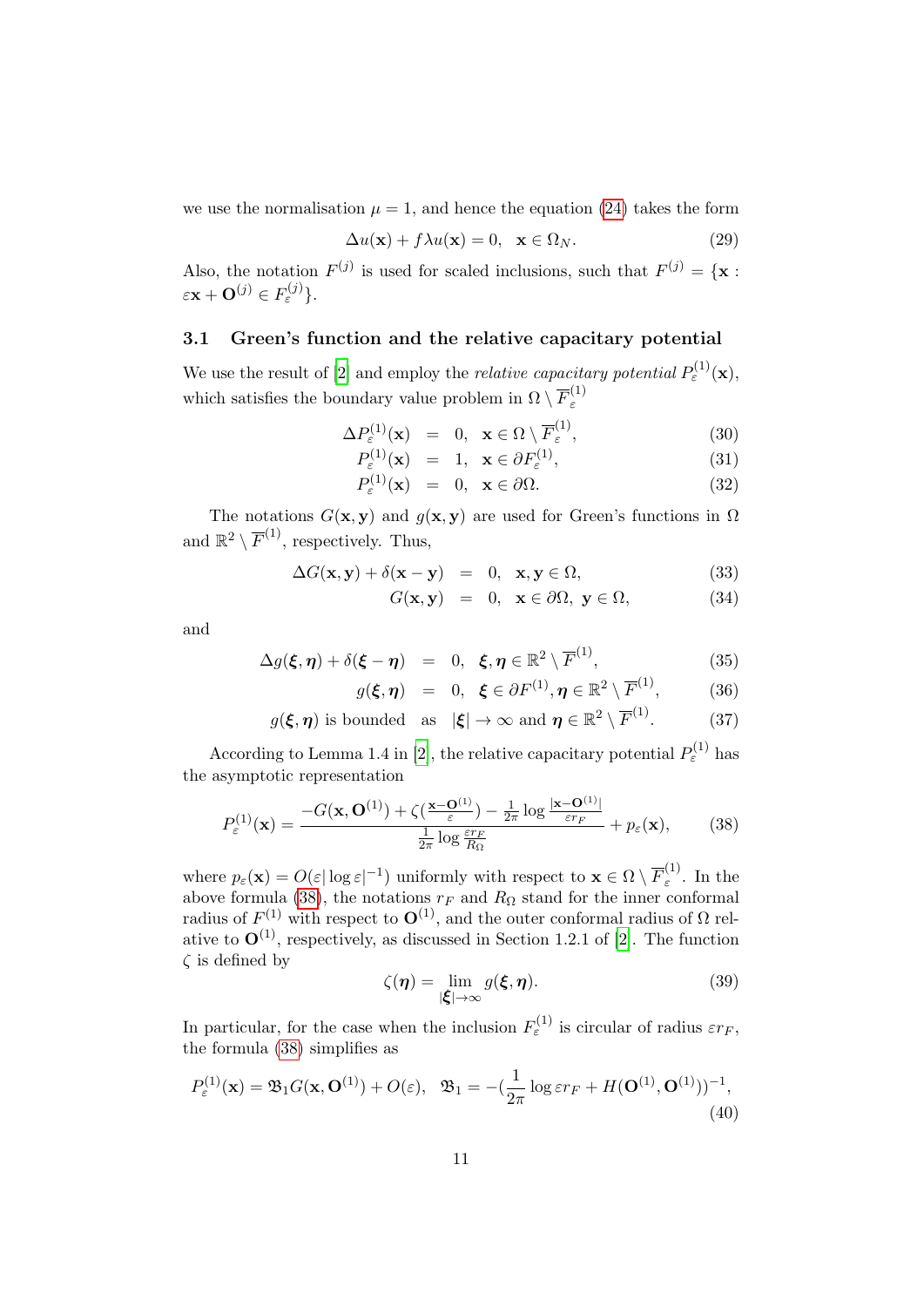where the regular part  $H(\mathbf{x}, \mathbf{y})$  of Green's function G is a harmonic function defined by

$$
H(\mathbf{x}, \mathbf{y}) = \frac{1}{2\pi} \log |\mathbf{x} - \mathbf{y}|^{-1} - G(\mathbf{x}, \mathbf{y}).
$$
 (41)

### 3.2 Formal asymptotic approximation

The asymptotic approximation is sought in the form

<span id="page-11-0"></span>
$$
u(\mathbf{x}) \sim P_{\varepsilon}^{(1)}(\mathbf{x}) + f u^{(2)}(\mathbf{x}),\tag{42}
$$

and, owing to [\(26\)](#page-9-2), the constants  $A_j$ ,  $j = 2, ..., N$ , representing the rigid motion displacements of massless inclusions, are

<span id="page-11-1"></span>
$$
A_j \sim P_{\varepsilon}^{(1)}(\mathbf{O}^{(j)}) + f A_j^{(2)},\tag{43}
$$

whereas  $u^{(2)}$  satisfies the boundary value problem

$$
\Delta u^{(2)}(\mathbf{x}) + \lambda P_{\varepsilon}^{(1)}(\mathbf{x}) = 0 \text{ in } \Omega_N,
$$
\n(44)

$$
u^{(2)}(\mathbf{x}) = 0, \ \mathbf{x} \in \partial F_{\varepsilon}^{(1)}, \tag{45}
$$

$$
u^{(2)}(\mathbf{x}) = A_j^{(2)}, \mathbf{x} \in \partial F_{\varepsilon}^{(j)}, j = 2, ..., N,
$$
 (46)

$$
u^{(2)}(\mathbf{x}) = 0, \mathbf{x} \in \partial \Omega.
$$
 (47)

By assuming a circular shape of the inclusion  $F_{\varepsilon}^{(1)}$ , using formula [\(40\)](#page-10-1), and introducing an auxiliary problem

$$
\Delta V(\mathbf{x}) + \lambda \mathfrak{B}_1 G(\mathbf{x}, \mathbf{O}^{(1)}) = 0 \text{ in } \Omega,
$$
 (48)

$$
V(\mathbf{x}) = 0, \ \mathbf{x} \in \partial\Omega,\tag{49}
$$

we deduce

$$
V(\mathbf{x}) = \lambda \mathfrak{B}_1 \int_{\Omega} G(\mathbf{z}, \mathbf{x}) G(\mathbf{z}, \mathbf{O}^{(1)}) d\mathbf{z},\tag{50}
$$

and

<span id="page-11-2"></span>
$$
A_j^{(2)} = V(\mathbf{O}^{(j)}) - V(\mathbf{O}^{(1)})P_{\varepsilon}^{(1)}(\mathbf{O}^{(j)}).
$$
 (51)

In this case, the approximation [\(42\)](#page-11-0) can be rewritten in the form

<span id="page-11-3"></span>
$$
u(\mathbf{x}) = P_{\varepsilon}^{(1)}(\mathbf{x}) + f(V(\mathbf{x}) - V(\mathbf{O}^{(1)})P_{\varepsilon}^{(1)}(\mathbf{x})) + \mathfrak{r}(\mathbf{x}),
$$
(52)

where the remainder term satisfies the problem

<span id="page-11-4"></span>
$$
\Delta \mathbf{r}(\mathbf{x}) + f \lambda \mathbf{r}(\mathbf{x}) = -f \lambda (P_{\varepsilon}^{(1)}(\mathbf{x}) - \mathfrak{B}_1 G(\mathbf{x}, \mathbf{O}^{(1)})) \n- f^2 \lambda (V(\mathbf{x}) - V(\mathbf{O}^{(1)}) P_{\varepsilon}^{(1)}(\mathbf{x})),
$$
\n(53)

$$
\mathfrak{r}(\mathbf{x}) = 0 \text{ on } \partial \Omega, \tag{54}
$$

$$
\mathbf{r}(\mathbf{x}) = -f(V(\mathbf{x}) - V(\mathbf{O}^{(1)})) \text{ on } \partial F_{\varepsilon}^{(1)}, \tag{55}
$$

$$
\mathfrak{r}(\mathbf{x}) = A_j - P_{\varepsilon}^{(1)}(\mathbf{x}) - f(V(\mathbf{x}) - V(\mathbf{O}^{(1)})P_{\varepsilon}^{(1)}(\mathbf{x}))
$$
  
on  $\partial F_{\varepsilon}^{(j)}, j = 2, ..., N.$  (56)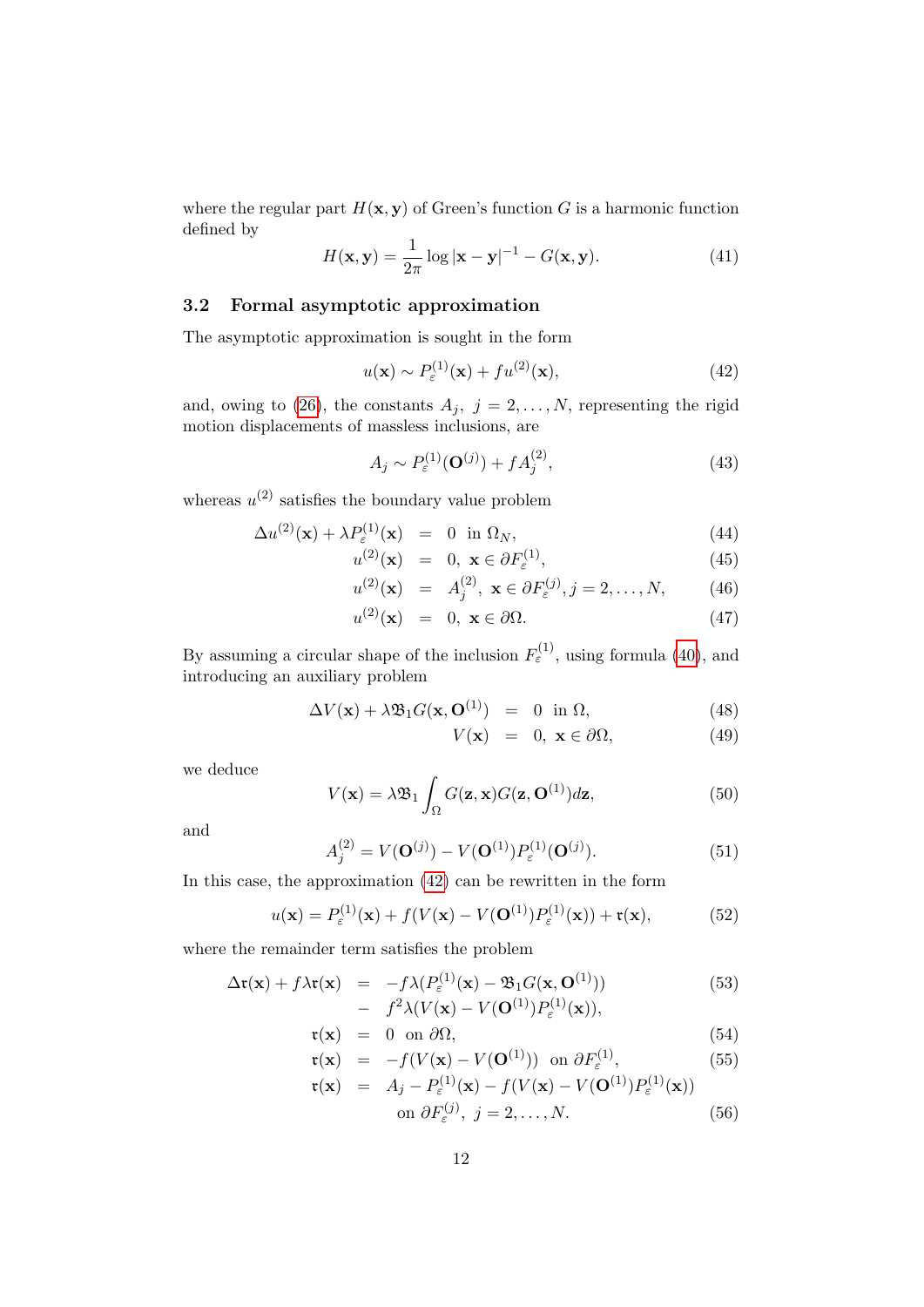For the case when the inclusion  $F_{\varepsilon}^{(1)}$  is circular, taking into account that the small quantity  $f\lambda$  is separated from the spectrum, and using the formulae  $(43)$ ,  $(51)$  and  $(52)$  we deduce that

<span id="page-12-1"></span>
$$
\mathfrak{r}(\mathbf{x}) = O(f\varepsilon) \tag{57}
$$

when **x** is outside a neighbourhood of the cluster of small inclusions, and

<span id="page-12-2"></span>
$$
\mathbf{r}(\mathbf{x}) = O(\max\{f\varepsilon |\log \varepsilon|, \varepsilon\})\tag{58}
$$

when **x** is in the vicinity of the cluster of small inclusions.

The idea of the proof for the case of a sparse cluster of small circular inclusions is based on the representation of the solution  $\mathfrak{r}$  of [\(53\)](#page-11-4)–[\(56\)](#page-11-4) as a sum of integrals over  $\Omega_N$  and the boundaries of  $F^{(j)}_{\varepsilon}$ :

$$
\mathfrak{r}(\mathbf{x}) = -\int_{\Omega_N} \mathcal{F}(\mathbf{y}) g_{\Omega}(\mathbf{x}, \mathbf{y}) d\mathbf{y}
$$

$$
+ \sum_{j=1}^N \int_{\partial F_{\varepsilon}^{(j)}} \Big\{ g_{\Omega}(\mathbf{x}, \mathbf{y}) \frac{\partial \mathfrak{r}}{\partial n_{\mathbf{y}}}(\mathbf{y}) - \Phi_j(\mathbf{y}) \frac{\partial g_{\Omega}}{\partial n_{\mathbf{y}}}(\mathbf{x}, \mathbf{y}) \Big\} ds_{\mathbf{y}}
$$

where  $\mathcal F$  is the right-hand side in [\(53\)](#page-11-4), **n** is the unit outward normal with respect to  $\Omega_N$ , and the functions  $\Phi_i$  are the right-hand sides in [\(55\)](#page-11-4) for  $j = 1$ , and in [\(56\)](#page-11-4) for  $2 \le j \le N$ . Here  $g_{\Omega}(\mathbf{x}, \mathbf{y})$  is Green's function for the Helmholtz equation in the unperturbed domain  $\Omega$ :

$$
\Delta_{\mathbf{x}} g_{\Omega}(\mathbf{x}, \mathbf{y}) + k^2 g_{\Omega}(\mathbf{x}, \mathbf{y}) + \delta(\mathbf{x} - \mathbf{y}) = 0, \ \mathbf{x}, \mathbf{y} \in \Omega,
$$

$$
g_{\Omega}(\mathbf{x}, \mathbf{y}) = 0, \text{ when } \mathbf{x} \in \partial\Omega, \ \mathbf{y} \in \Omega,
$$

where  $k =$  $\overline{f\lambda}$ . We also note that the flux of **r** over the boundaries of small inclusions is not zero, i.e.

$$
\int_{F_{\varepsilon}^{(1)}} \frac{\partial \mathbf{r}}{\partial n} d\mathbf{x} = O(f), \ \ \int_{F_{\varepsilon}^{(j)}} \frac{\partial \mathbf{r}}{\partial n} d\mathbf{x} = O(f \varepsilon^2), \ j = 2, \ldots, N.
$$

By considering three cases for  $\mathfrak{r}(\mathbf{x})$ , (a) x is outside the neighbourhood of the sparse cluster of small circular inclusions, (b) **x** is in the vicinity of  $F_{\varepsilon}^{(1)}$ , and (c) **x** is in the vicinity of  $F_{\varepsilon}^{(j)}$ ,  $j = 2, ..., N$ , we deduce [\(57\)](#page-12-1) and [\(58\)](#page-12-2).

# <span id="page-12-0"></span>4 The first positive eigenvalue for a lower– dimensional cluster of inertial inclusions in a finite elastic membrane

Section [3](#page-9-0) has addressed low frequency non-resonance vibrations for a sparse cluster of massless inclusions (each individual inclusion has zero inertia).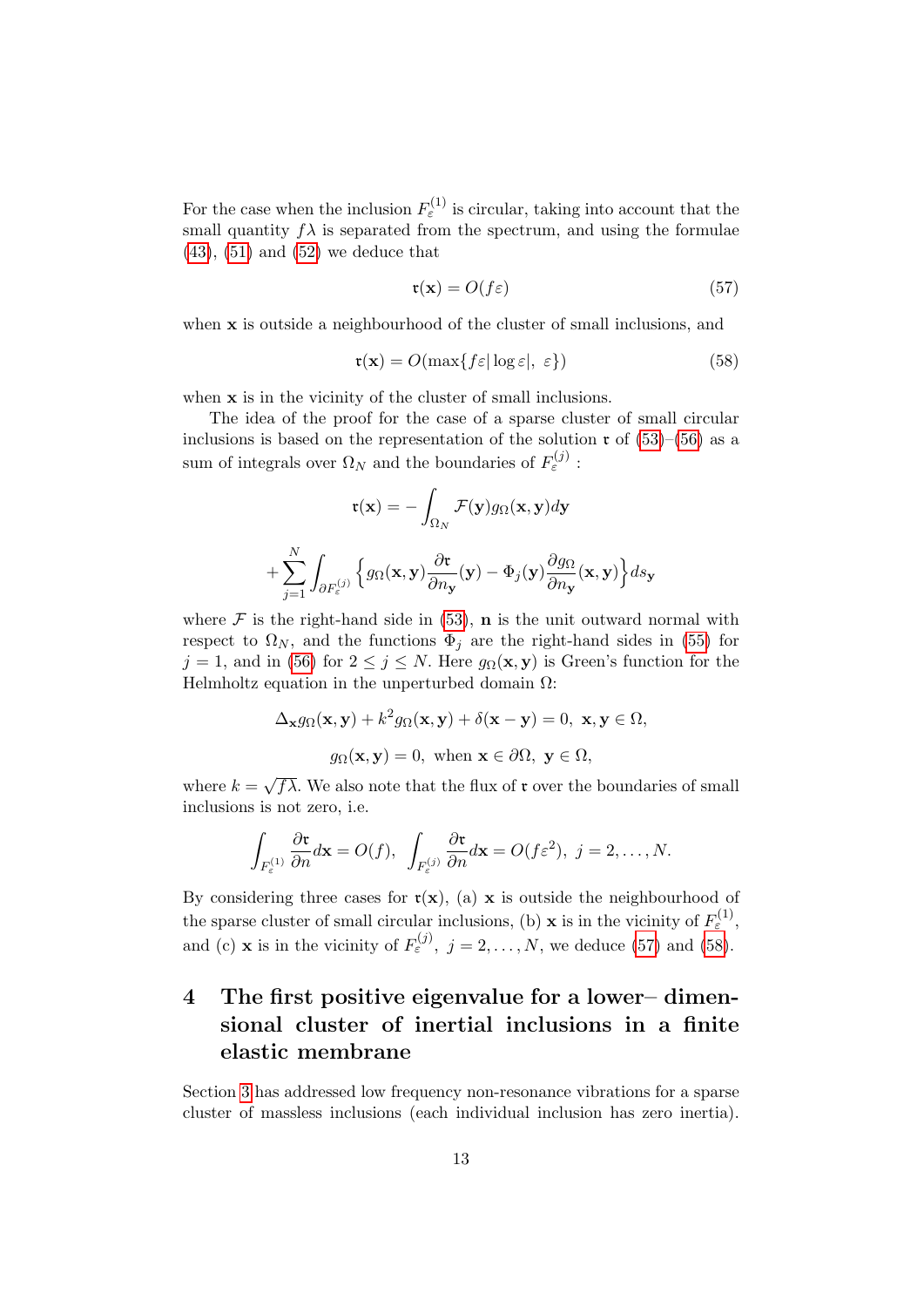In this case, Green's function for the Laplacian is used as one of the model solutions. If the small inclusions have a non-zero inertia the problem requires Green's function for the Helmholtz operator, which takes into account timeharmonic vibrations of the multi-scale system. In this section, we consider the eigenvalue problem for a finite membrane  $\Omega \subset \mathbb{R}^2$ , and contained in this membrane is a sparse or lower-dimensional cluster of small inertial inclusions  $F_{\varepsilon}^{(j)}$  of the mass  $m_j, 1 \le j \le N$ . In this case, if d is the minimum distance between two neighbouring inclusions within the cluster, we assume that  $dN = O(1)$ . As before, we use the notation  $\Omega_N := \Omega \setminus \cup_{j=1}^N \overline{F}_{\varepsilon}^{(j)}$  $\int_{\varepsilon}^{\mathcal{F}}$ . The eigenfunction  $u_N$  and the corresponding eigenvalue  $\lambda_N$  are defined as the solution of the problem

<span id="page-13-0"></span>
$$
\Delta u_N(\mathbf{x}) + \lambda_N u_N(\mathbf{x}) = 0 , \quad \mathbf{x} \in \Omega_N ,
$$
 (59)

<span id="page-13-2"></span>
$$
u_N(\mathbf{x}) = 0 \,, \quad \mathbf{x} \in \partial \Omega,\tag{60}
$$

<span id="page-13-3"></span>
$$
u_N(\mathbf{x}) = A_j , \quad \mathbf{x} \in \partial F_{\varepsilon}^{(j)} , \tag{61}
$$

with

<span id="page-13-1"></span>
$$
-\gamma_j \lambda_N A_j = \int_{\partial F^{(j)}_{\varepsilon}} \frac{\partial u_N(\mathbf{x})}{\partial n} ds \,, \quad \mathbf{x} \in \partial F^{(j)}_{\varepsilon} . \tag{62}
$$

where  $\lambda_N = \rho \omega^2 / \mu$  and  $\gamma_j = \frac{m_j}{\rho}$  $\frac{n_j}{\rho}$ ,  $1 \leq j \leq N$ , and *n* is the unit outward normal with respect to  $F_{\varepsilon}^{(j)}$ . The quantities  $\gamma_j$  represent the equivalent inertial area, which would be required for the inclusion of mass density  $\rho$ to have the mass  $m_i$ . For convenience, we also introduce the normalisation  $\mu = 1$  and the notation  $\lambda = \rho \omega^2$ , where  $\omega$  is the radian frequency of the time-harmonic vibrations and  $\rho$  is the mass density of the membrane. It is also assumed that  $\sum_{j=1}^{N} m_j = M = O(1)$ , and thus  $\gamma_j = O(M/(N\rho))$ .

Here, we are interested in evaluating the first positive eigenvalue, which takes into account the inertia of the small inclusions  $F_{\varepsilon}^{(j)}$ .

### 4.1 Model problem: Green's function for a finite membrane

Assuming a non-resonance regime for  $\lambda$ , we shall use Green's function  $G_{\Omega}(\mathbf{x}, \mathbf{y}, \lambda)$ in  $\Omega$ , i.e. the solution of the following problem

$$
\Delta G_{\Omega}(\mathbf{x}, \mathbf{y}, \lambda) + \lambda G_{\Omega}(\mathbf{x}, \mathbf{y}, \lambda) + \delta(\mathbf{x} - \mathbf{y}) = 0 , \quad \mathbf{x} \in \Omega ,
$$
 (63)

$$
G_{\Omega}(\mathbf{x}, \mathbf{y}, \lambda) = 0 , \quad \mathbf{x} \in \partial \Omega , \qquad (64)
$$

and the regular part  $R_{\Omega}$  of G is defined as

<span id="page-13-4"></span>
$$
R_{\Omega}(\mathbf{x}, \mathbf{y}, \lambda) = -\frac{1}{4} Y_0(\sqrt{\lambda} |\mathbf{x} - \mathbf{y}|) - G_{\Omega}(\mathbf{x}, \mathbf{y}, \lambda) ,
$$
 (65)

where  $Y_0($ √  $\lambda r$ ) is the Bessel function of the second kind, and

$$
Y_0(\sqrt{\lambda}r) \sim \frac{2}{\pi} \log(\sqrt{\lambda}r)
$$
, as  $\sqrt{\lambda}r \to 0$ .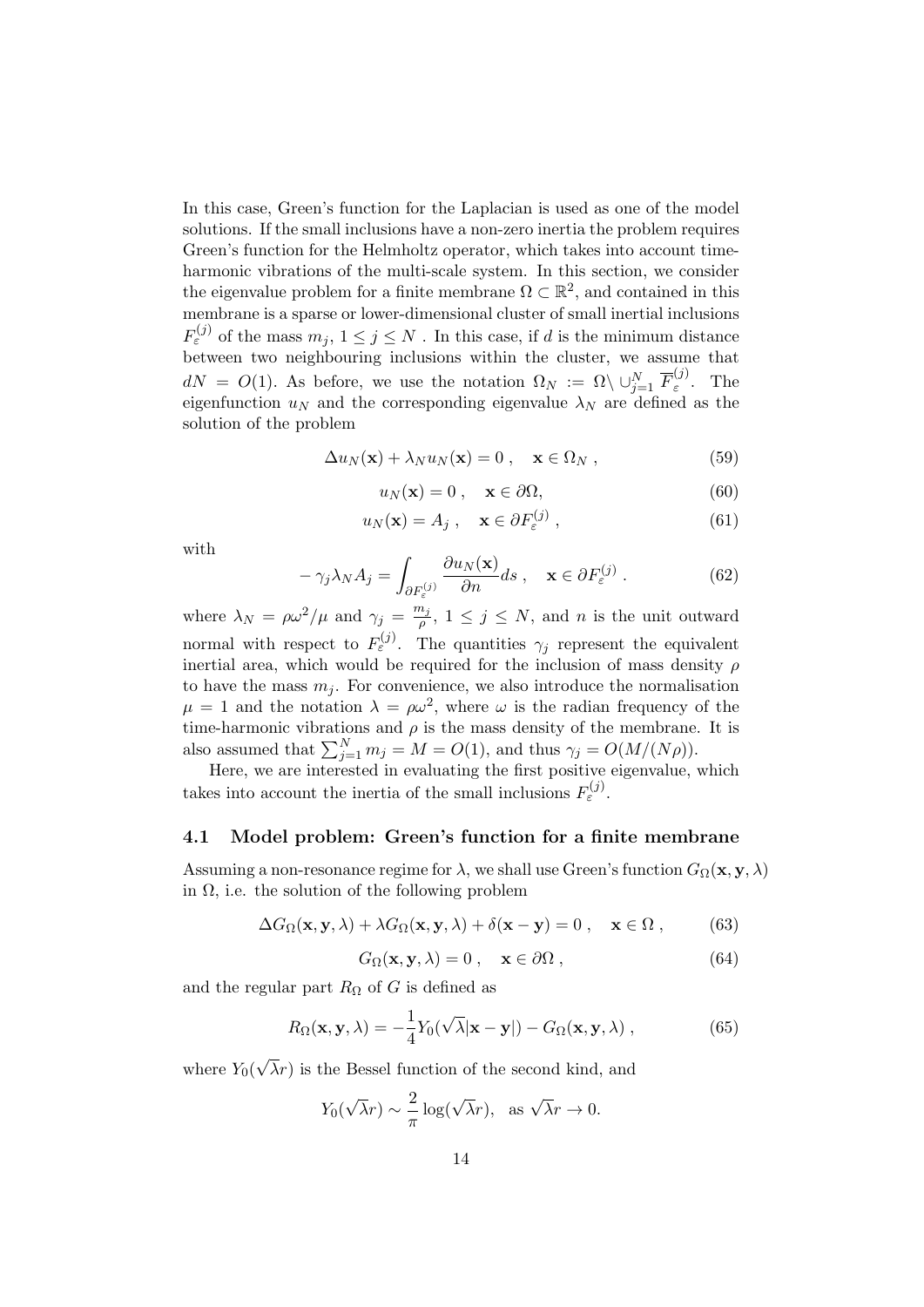Here, we also use the auxiliary functions  $V^{(j)}$  (compare with  $(7),(8)$  $(7),(8)$ ) defined by

$$
\Delta V^{(j)}(\mathbf{x}, \lambda) + \lambda V^{(j)}(\mathbf{x}, \lambda) = 0 , \quad \mathbf{x} \in \Omega \backslash F_{\varepsilon}^{(j)} , \qquad (66)
$$

$$
V^{(j)}(\mathbf{x}, \lambda) = 1 \,, \quad \mathbf{x} \in \partial F_{\varepsilon}^{(j)} \,, \tag{67}
$$

$$
V^{(j)}(\mathbf{x}, \lambda) = 0 \,, \quad \mathbf{x} \in \partial \Omega \,. \tag{68}
$$

When  $F_{\varepsilon}^{(j)}$  are small circular inclusions of radii  $\varepsilon r_j$ ,  $V^{(j)}$  are approximated in the form

<span id="page-14-1"></span>
$$
V^{(j)}(\mathbf{x}, \lambda) = \beta_{\varepsilon}^{(j)} G_{\Omega}(\mathbf{x}, \mathbf{O}^{(j)}, \lambda) + O(\varepsilon |\log \varepsilon|^{-1}),
$$
(69)

where

<span id="page-14-2"></span>
$$
\beta_{\varepsilon}^{(j)} = -\Big(\frac{1}{4}Y_0(\sqrt{\lambda}\varepsilon r_j) + R_{\Omega}(\mathbf{O}^{(j)}, \mathbf{O}^{(j)}, \lambda)\Big)^{-1}.
$$
 (70)

### 4.2 Formal approximation of the first eigenvalue and corresponding eigenfunction

We look for an approximation  $\lambda_N^{(0)}$  $N \nvert N$  of the first eigenvalue of [\(59\)](#page-13-0)–[\(62\)](#page-13-1) and an approximation  $\sigma_N(\mathbf{x}, \lambda_N^{(0)})$  of the corresponding eigenfunction. We use the representation

<span id="page-14-0"></span>
$$
\sigma_N(\mathbf{x}, \lambda_N^{(0)}) = \sum_{j=1}^N C_j V^{(j)}(\mathbf{x}, \lambda_N^{(0)}), \tag{71}
$$

with the coefficients  $C_j$  being unknown intensities of inertia forces exerted by the inclusions on the membrane. The approximation [\(71\)](#page-14-0) satisfies [\(59\)](#page-13-0), with  $\lambda$  being replaced by  $\lambda_N^{(0)}$  $_{N}^{(0)}$ , and the boundary condition [\(60\)](#page-13-2) on  $\partial\Omega$ .

The boundary conditions [\(61\)](#page-13-3), [\(62\)](#page-13-1) yield the system of algebraic equations for the coefficients  $C_i$ .

### 4.2.1 The algebraic system

When  $\mathbf{x} \in \partial F_{\varepsilon}^{(k)}$ , we use [\(71\)](#page-14-0), together with [\(61\)](#page-13-3), [\(62\)](#page-13-1), to deduce the following relations

$$
-\frac{1}{\gamma_k \lambda_N^{(0)}} T^{(k)}[\sigma_N] = C_k + \sum_{\substack{j \neq k \\ 1 \le j \le N}} C_j V^{(j)}(\mathbf{x}, \lambda_N^{(0)}), \ \mathbf{x} \in \partial F_{\varepsilon}^{(k)}, \ k = 1, \dots, N,
$$
\n(72)

where

$$
T^{(k)}[\sigma_N] = \int_{\partial F_{\varepsilon}} \frac{\partial \sigma_N}{\partial n} ds.
$$
 (73)

Taking into account that

$$
T^{(k)}[\sigma_N] = -\beta_{\varepsilon}^{(k)} C_k + O(\varepsilon |\log \varepsilon|),\tag{74}
$$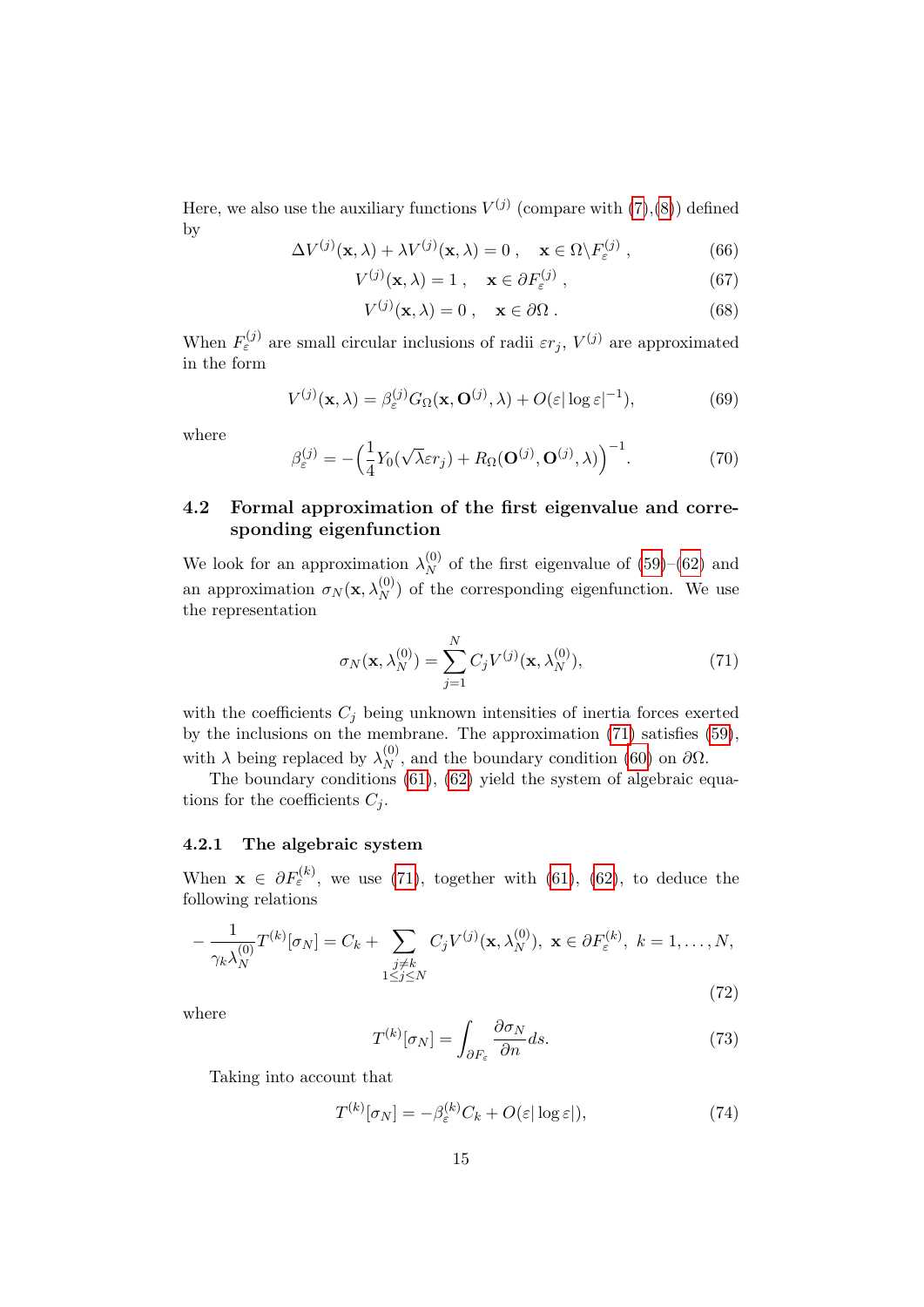and expanding  $V^{(j)}(\mathbf{x}, \lambda_N^{(0)})$  in the series form near  $\mathbf{x} = \mathbf{O}^{(k)}$ ,  $k \neq j$ , we arrive at the algebraic system equations for the coefficients  $C_k$ 

$$
C_k(1 - \frac{\beta_{\varepsilon}^{(k)}}{\gamma_k \lambda_N^{(0)}}) + \sum_{\substack{j \neq k \\ 1 \le j \le N}} C_j V^{(j)}(\mathbf{O}^{(k)}, \lambda_N^{(0)}) = 0, \ k = 1, \dots, N, \tag{75}
$$

and furthermore, taking into account [\(69\)](#page-14-1) we approximate the coefficients  $C_i$  as non-trivial solutions of the following homogeneous system

<span id="page-15-0"></span>
$$
\left\{ \mathbf{I} - \mathbf{D}_{\varepsilon}(\lambda_N^{(0)}) + \mathbf{S}_{\varepsilon}(\lambda_N^{(0)}) \right\} \mathbf{C} = 0, \tag{76}
$$

where  $\mathbf{C} = (C_1, ..., C_N)^T$ , **I** is the identity matrix, and  $\mathbf{D}_{\varepsilon}(\lambda_N^{(0)})$  $(\stackrel{(0)}{N}), \mathbf{S}_\varepsilon(\lambda_N^{(0)})$  $\binom{0}{N}$  are  $N \times N$  matrices defined as

$$
\mathbf{D}_{\varepsilon}(\lambda_N^{(0)}) = \frac{1}{\lambda_N^{(0)}} \text{diag}\left\{\frac{\beta_{\varepsilon}^{(1)}}{\gamma_1}, \dots, \frac{\beta_{\varepsilon}^{(N)}}{\gamma_N}\right\},\
$$

$$
(\mathbf{S}_{\varepsilon}(\lambda_N^{(0)}))_{kj} = \beta_{\varepsilon}^{(j)} G_{\Omega}(\mathbf{O}^{(k)}, \mathbf{O}^{(j)}, \lambda_N^{(0)})(1 - \delta_{jk}).\tag{77}
$$

The approximation  $\lambda_N^{(0)}$  $_{N}^{(0)}$  of the first eigenvalue is defined from the equation

$$
\det\left\{\mathbf{I} - \mathbf{D}_{\varepsilon}(\lambda_N^{(0)}) + \mathbf{S}_{\varepsilon}(\lambda_N^{(0)})\right\} = 0.
$$
 (78)

Given  $\lambda_N^{(0)}$  $_{N}^{(0)}$ , the approximation  $\sigma_{N}$  of the eigenfunction is defined by [\(71\)](#page-14-0), with the coefficients  $C_j$  obtained from [\(76\)](#page-15-0).

We also note that the above algorithm equally applies to the Dirichlet problem [\(59\)](#page-13-0)–[\(61\)](#page-13-3), with  $A_i$  being zero in the right-hand side of [\(61\)](#page-13-3). In this case, the matrix term  $\mathbf{D}_{\varepsilon}$  in [\(76\)](#page-15-0) is replaced by zero matrix.

#### 4.3 An example

The above scheme is applicable to sparse clusters or dense one-dimensional clusters of inertial inclusions. When the masses  $m_j$ ,  $j = 1, \ldots, N$ , of small inclusions increase, with the membrane mass density  $\rho$  remaining constant, coefficients  $\gamma_i$  in [\(62\)](#page-13-1) also increase and the first eigenvalue of [\(59\)](#page-13-0)–[\(62\)](#page-13-1) decreases accordingly.

However, we obtain a different problem in the limit when the masses  $m_i$  tend to infinity, with  $\rho$  being finite. The corresponding formulation will be the Dirichlet eigenvalue problem  $(59)$ – $(61)$ , with the homogeneous boundary conditions [\(61\)](#page-13-3). The equation [\(76\)](#page-15-0), with  $\mathbf{D}_{\varepsilon}$  being zero, defines the approximation for the first eigenfrequency.

Here, we discuss an example, where the results of the asymptotic approximation are compared to an independent numerical simulation in COMSOL Multi-Physics.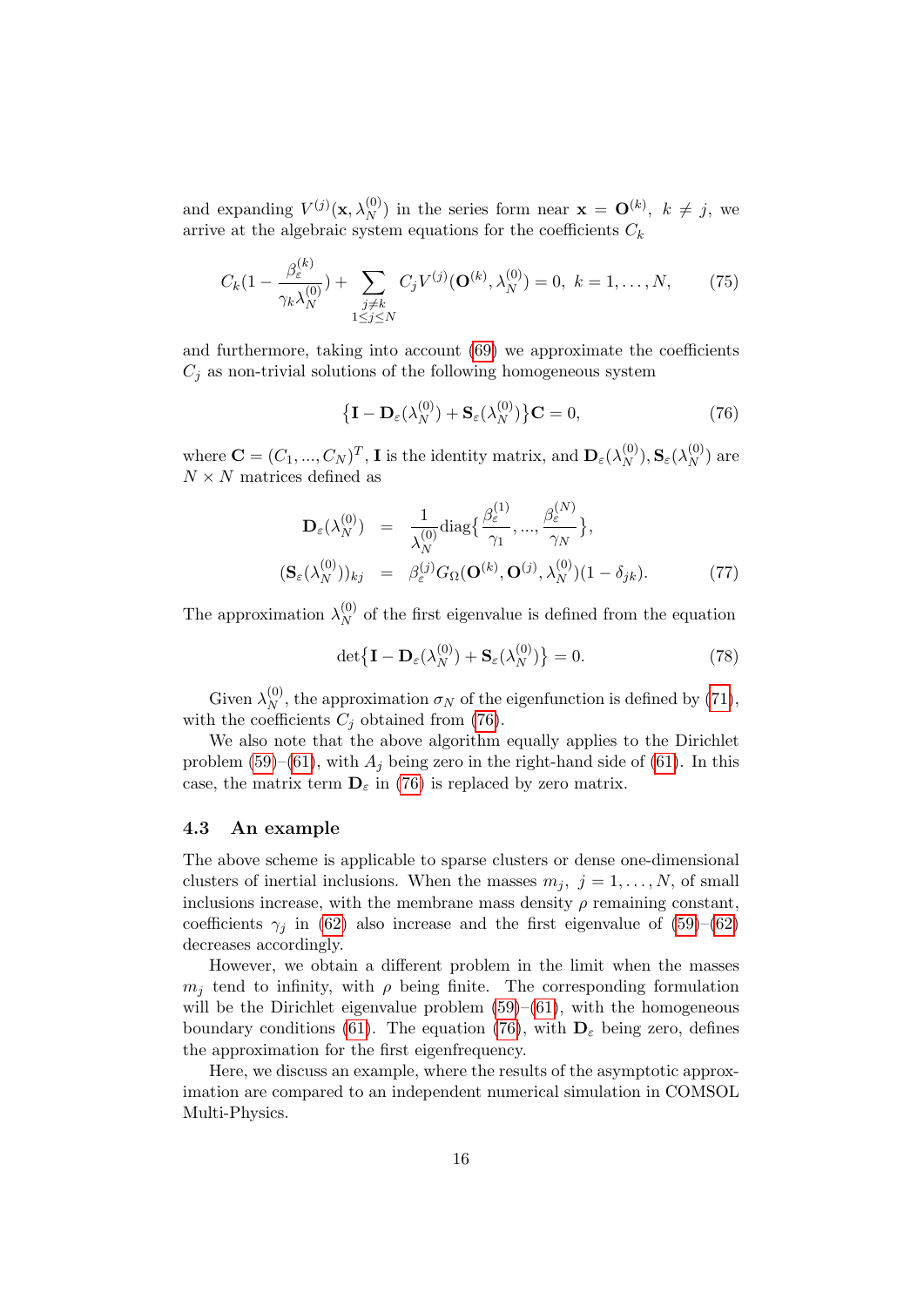

<span id="page-16-0"></span>Figure 2: Asymptotic approximation of the eigenfunction corresponding to the first eigenvalue of the Dirichlet problem in the domain with the cluster of small inclusions placed along a contour. The approximation of the first eigenvalue is  $\lambda_N^{(0)} = 0.30678$ . The main region is a disk of radius  $R = 7$ . Small circular rigid inclusions of radii  $r = 0.1$  have their centres along the circle of radius 2, the same as in Fig. [1.](#page-2-0)

When the domain  $\Omega$  is the disk  $\{x : |x| < R\}$  of radius R with the centre at the origin, and  $y \neq 0$ , the regular part of Green's function in [\(65\)](#page-13-4) and [\(70\)](#page-14-2) is evaluated with the use of Graf's addition formula, as follows

$$
R_{\Omega}(\mathbf{x}, \mathbf{y}, \lambda) = \text{Re}\Big\{\sum_{n=-\infty}^{\infty} \alpha_n J_n(\sqrt{\lambda}|\mathbf{x}|) e^{\mathrm{i}n\theta_{\mathbf{x},\mathbf{0}}}\Big\},\tag{79}
$$

where the coefficients  $\alpha_n$  are given in the form

$$
\alpha_n = \frac{\mathrm{i}H_n^{(1)}(\sqrt{\lambda}R)J_n(\sqrt{\lambda}|\mathbf{y}|)}{4J_n(\sqrt{\lambda}R)}e^{-\mathrm{i}n(\theta_{0,\mathbf{y}}+\pi)},\tag{80}
$$

where  $\theta_{\mathbf{x},0}$  is the polar angle of x with respect to the centre 0 of the disk, and  $\theta_{0,y}$  is the polar angle of 0 with respect to y.

When  $y = 0$ , we have

$$
R_{\Omega}(\mathbf{x}, \mathbf{0}, \lambda) = -\frac{Y_0(\sqrt{\lambda}R)}{4J_0(\sqrt{\lambda}R)} J_0(\sqrt{\lambda}|\mathbf{x}|). \tag{81}
$$

Figure [2](#page-16-0) shows the asymptotic approximation of the eigenfunction corresponding to the first eigenvalue of the Dirichlet problem in the domain  $\Omega_N$  with the cluster of small inclusions placed along a contour. The approximation of the first eigenvalue is 0.30678. An independent numerical simulation produced in COMSOL Multi-Physics gives the first eigenvalue of  $\lambda_N = 0.30816$ , with an excellent agreement observed in Fig. [1](#page-2-0) and Fig. [2.](#page-16-0)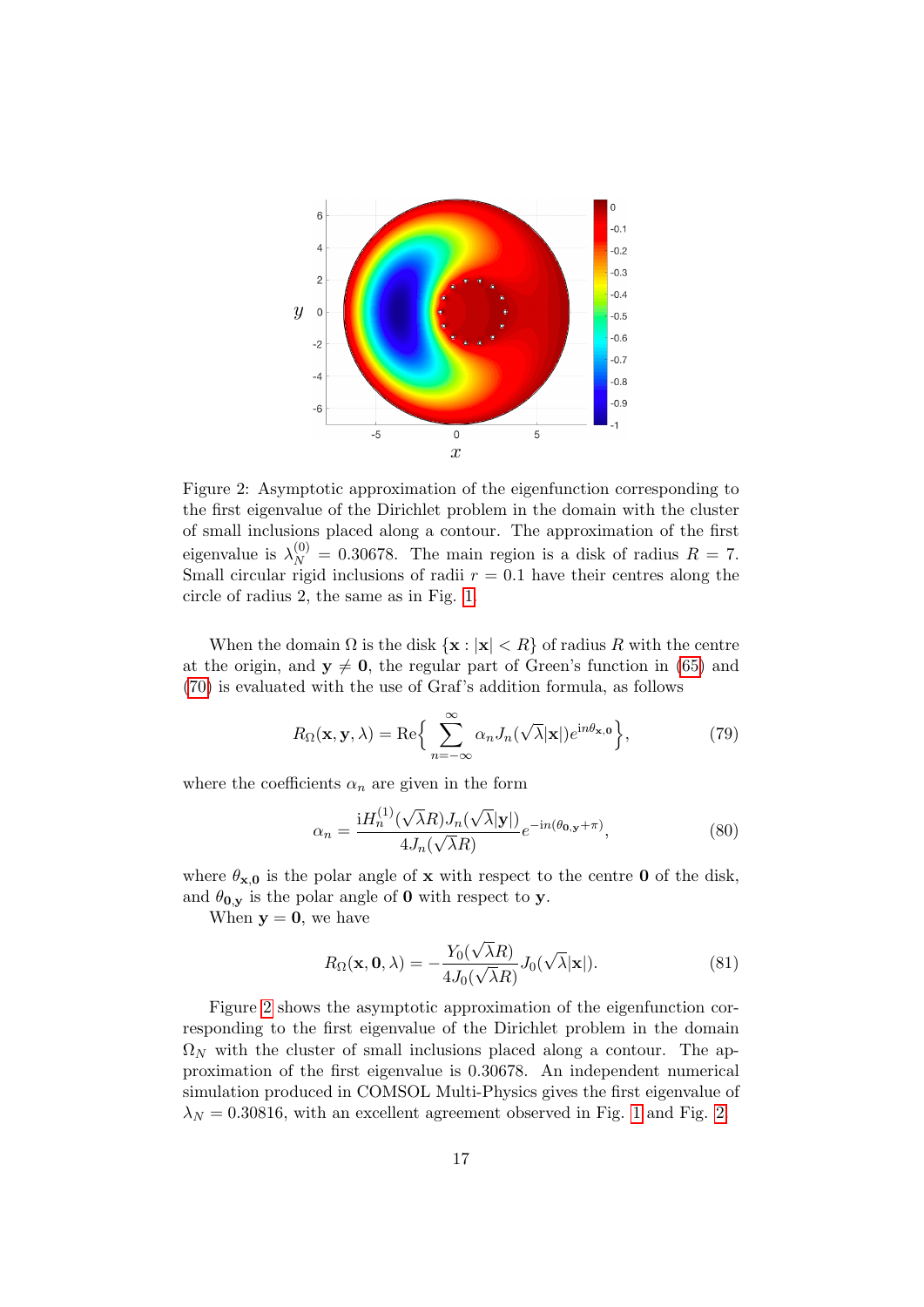### 5 Concluding remarks

We have given an outline of problems, where meso-scale asymptotic approximations provide an analytical insight to analysis of time-harmonic wave problems in two-dimensional domains with small inclusions arranged in a sparse cluster or a one-dimensional cluster placed along a curve.

We note that logarithmic asymptotics, required for analysis of Dirichlet eigenvalue problems in domains with small inclusions often lead to a constraint of exponentially small size of the inclusions. On the other hand, if the rigid small inclusions are considered as "movable", the inertia of the inclusion is used as an additional control parameter in the meso-scale asymptotic approximation.

Three classes of formulations discussed here show several directions where asymptotics of time-harmonic waves prove to be useful. In particular, in Section [2,](#page-3-0) for a finite mass cluster of small inertial inclusions we have derived a transmission condition across an inertial structured interface. While in Section [3,](#page-9-0) the quasi-static Green's function has been successfully employed, together with the relative capacitary potential, it is essential to take into account wave scattering and reflection and to engage Green's function for the Helmholtz operator in the analysis of the eigenvalue problem for a domain with a lower-dimensional cluster of small inclusions in Section [4.](#page-12-0) As illustrated, the derived asymptotic formulae provide a constructive analytical tool and are straightforward to use in practical examples and computations.

## Acknowledgements

V.G.M. acknowledges that this publication has been prepared with the support of the "RUDN University Program 5-100". A.B.M would like to thank the EPSRC (UK) for its support through the Programme Grant no. EP/L024926/1. M.J.N gratefully acknowledges the support of the EU H2020 grant MSCA-IF-2016-747334-CAT-FFLAP.

### References

- <span id="page-17-0"></span>[1] V. Maz'ya, A. Movchan (2010) Asymptotic treatment of perforated domains without homogenization, Mathematische Nachrichten, Vol. 283 (1), 104–125.
- <span id="page-17-1"></span>[2] V. Maz'ya, A. Movchan, M. Nieves (2013) Green's Kernels and Meso-Scale Approximations in Perforated Domains, Lecture Notes in Mathematics 2077, Springer, Heidelberg, New York, Dordrecht, London.
- [3] V. Maz'ya, A. Movchan, M. Nieves (2010) Green's kernels for transmission problems in bodies with small inclusions. Operator Theory and